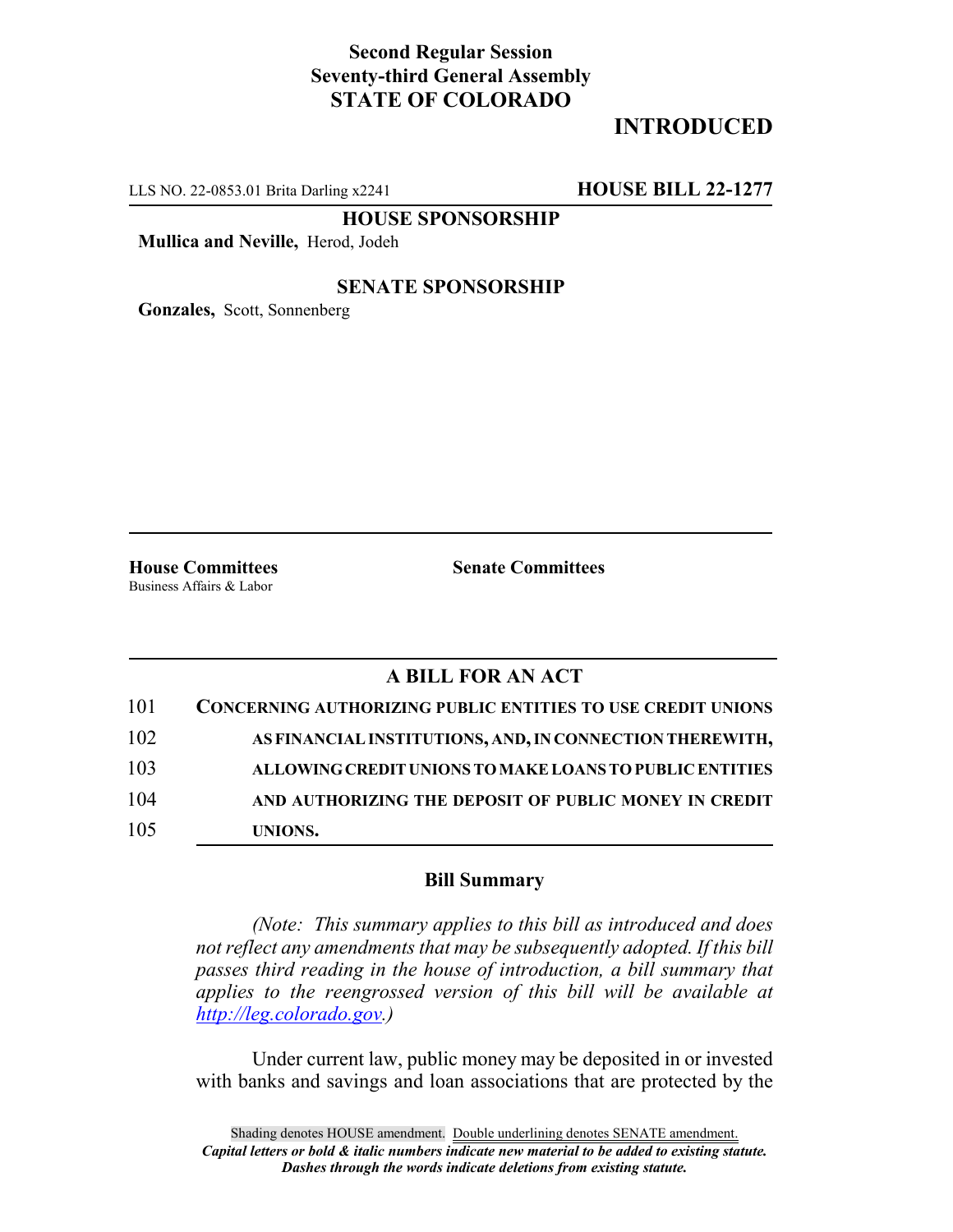federal deposit insurance corporation. The bill permits the deposit or investment of public money with a credit union that is federally insured by the national credit union administration.

**Section 1** of the bill authorizes credit unions to make loans to public entities, and **section 2** authorizes the state commissioner of financial services to assess each credit union for the cost of monitoring compliance with laws that protect public deposits.

**Section 4** renames the "Savings and Loan Association Public Deposit Protection Act" the "Credit Union and Savings and Loan Association Public Deposit Protection Act" (deposit protection act), and **sections 5 through 13** add references to credit unions throughout the deposit protection act.

Section 15 amends the law allowing public entities to use depositories that are federally insured to include credit unions.

**Sections 3, 14, and 16 through 24** make conforming amendments to statute to authorize public entities or officials to deposit money with federally insured credit unions and to reflect the renaming of the deposit protection act.

1 *Be it enacted by the General Assembly of the State of Colorado:*

2 **SECTION 1.** In Colorado Revised Statutes, 11-30-104, **amend**

3  $(1)(p)$  as follows:

4 **11-30-104. Powers.** (1) A credit union has the following powers

5 to:

 (p) Act as fiscal agent for, and receive payments on shares and deposits from, AND MAKE LOANS TO nonmember units of the federal government or the state of Colorado or any agency or political 9 subdivision thereof OF THE STATE OF COLORADO;

10 **SECTION 2.** In Colorado Revised Statutes, 11-30-106, **add** 11  $(1)(a.5)$  as follows:

 **11-30-106. Examinations - reports - powers of commissioner - annual fees and assessments.** (1) (a.5) AT LEAST SEMIANNUALLY, THE COMMISSIONER SHALL ASSESS EACH STATE OR FEDERAL CREDIT UNION THAT HAS BEEN DESIGNATED AS AN ELIGIBLE PUBLIC DEPOSITORY, AS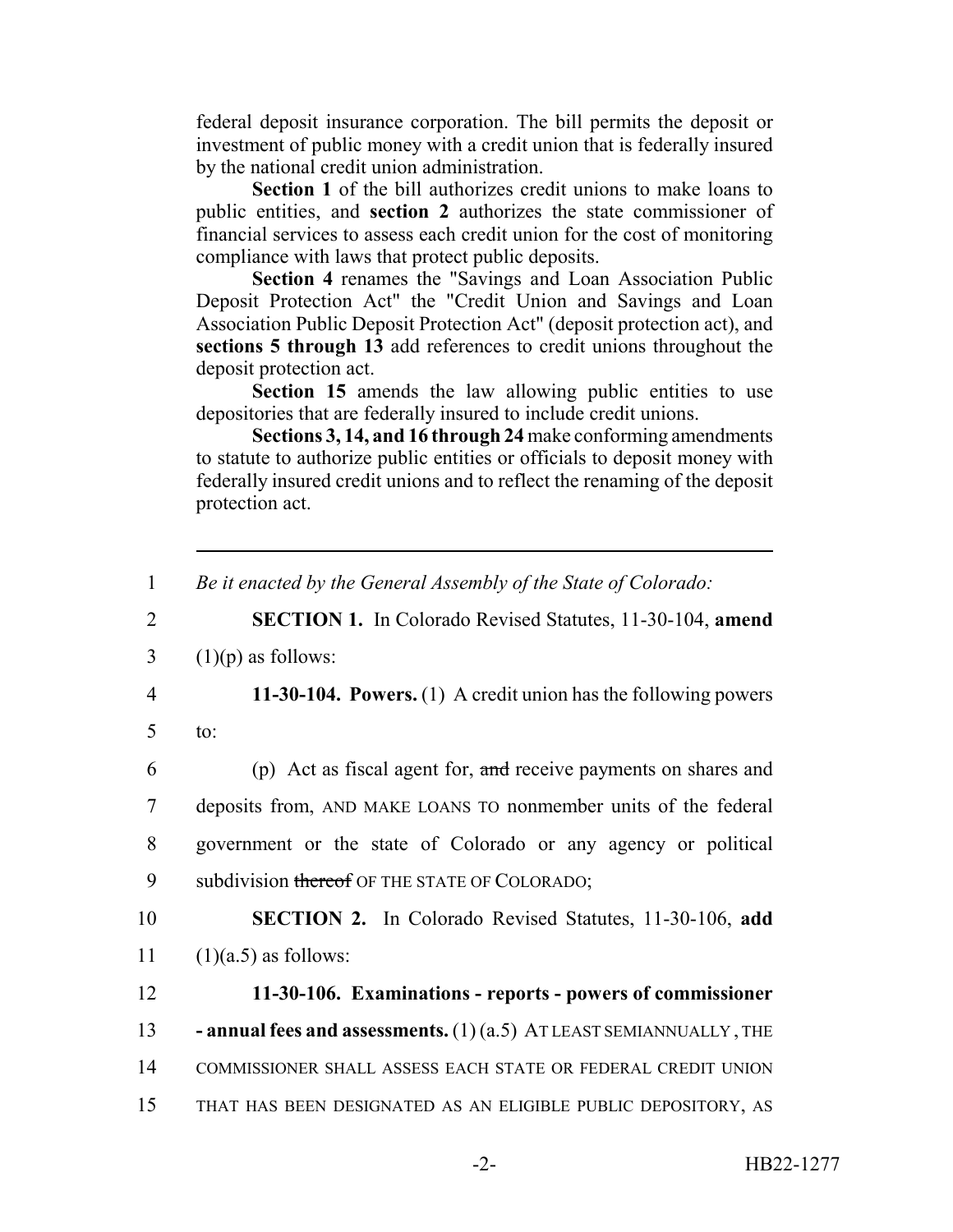1 DEFINED IN SECTION 11-47-103 (6), BASED ON ITS TOTAL PUBLIC DEPOSITS HELD, TO MEET THE CREDIT UNION'S SHARE OF THE DIVISION'S SUPERVISORY COSTS OF MONITORING COMPLIANCE WITH THE "CREDIT UNION AND SAVINGS AND LOAN ASSOCIATION PUBLIC DEPOSIT 5 PROTECTION ACT", ARTICLE OF 47 OF THIS TITLE 11, FOR THAT STATE FISCAL YEAR. THE ASSESSMENT CALCULATION OR RATIO OF THE ASSESSMENT CHARGED TO TOTAL ASSETS MUST BE ALIKE IN ALL CASES. EACH CREDIT UNION SHALL PAY ITS ASSESSMENT ON OR BEFORE DATES SPECIFIED BY THE COMMISSIONER.

 **SECTION 3.** In Colorado Revised Statutes, 11-40-106, **amend** 11 (1) introductory portion and  $(1)(c)$  as follows:

 **11-40-106. Annual fees and assessments - fund.** (1) Every domestic savings and loan association operating in this state shall pay to 14 the division of financial services such fees for administration, supervision, and examination as the commissioner may determine 16 sufficient to meet the budget of the division of financial services as appropriated by the general assembly for the STATE fiscal year 18 commencing July 1. The fees shall be ARE determined as follows:

 (c) At least semiannually, the commissioner shall assess each state and federal savings and loan association that has been designated as an eligible public depository, as defined in section 11-47-103 (6), based on 22 its total public deposits held, to meet its THE SAVINGS AND LOAN ASSOCIATION'S share of the division's supervisory costs of monitoring 24 compliance with the provisions of the "CREDIT UNION AND Savings and 25 Loan Association Public Deposit Protection Act", article 47 of this title 26 TITLE 11, for that STATE fiscal year. Such THE assessments shall MUST be calculated in terms of cents per thousand dollars of total public deposits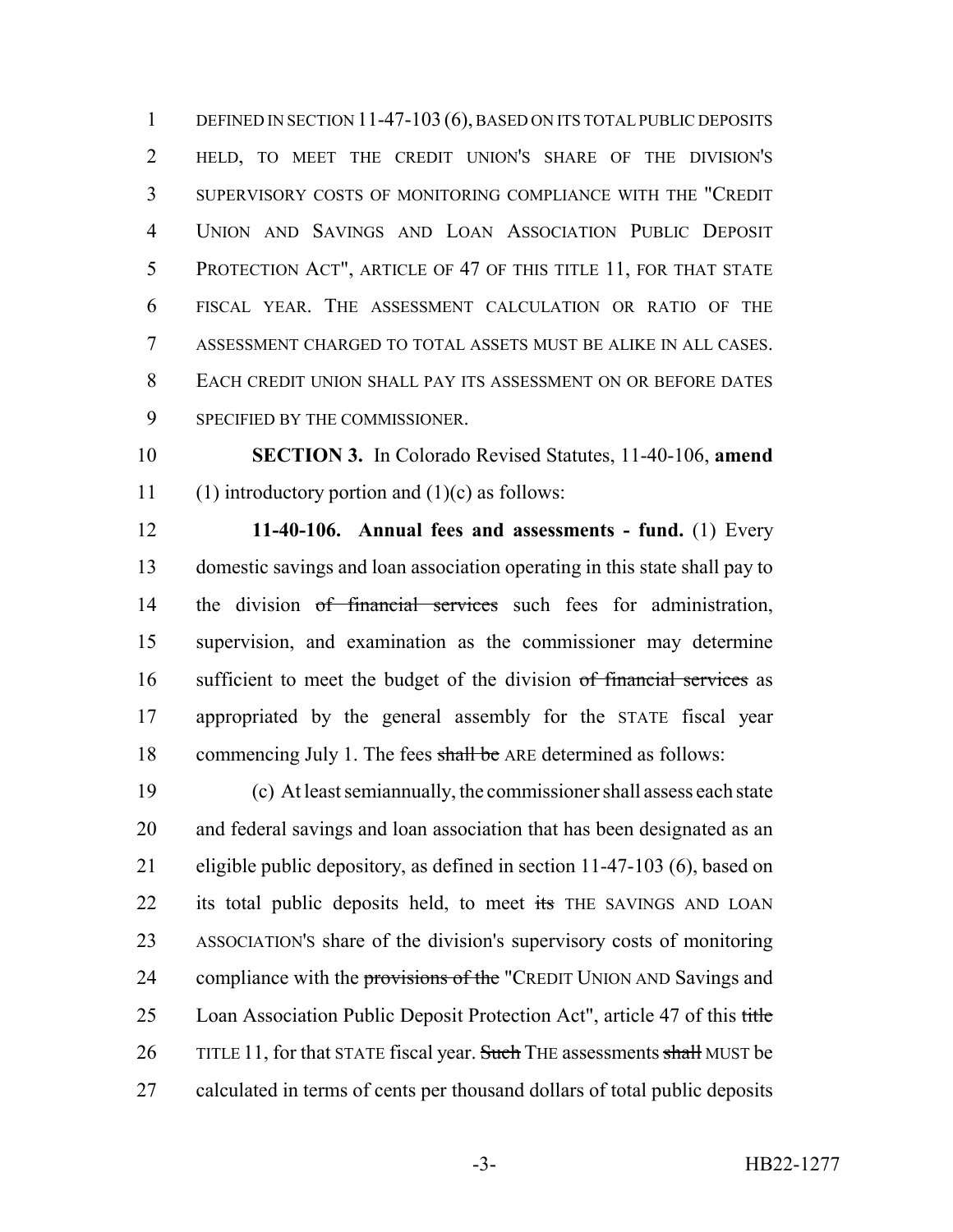held. The assessment calculation, or ratio of the assessment charged to 2 total public deposits held, shall MUST be alike in all cases. On or before the dates specified by the commissioner, each association shall pay its assessment.

 **SECTION 4.** In Colorado Revised Statutes, **amend** 11-47-101 as follows:

 **11-47-101. Short title.** This article shall be known and may be 8 cited as The SHORT TITLE OF THIS ARTICLE 47 IS THE "CREDIT UNION AND Savings and Loan Association Public Deposit Protection Act".

 **SECTION 5.** In Colorado Revised Statutes, 11-47-102, **amend** (1) as follows:

 **11-47-102. Legislative declaration.** (1) The general assembly 13 declares that the purpose of this article ARTICLE 47 is to provide 14 protection of public moneys MONEY on deposit in state-chartered and 15 federally chartered CREDIT UNIONS AND savings and loan associations in this state above and beyond the protection provided by the federal deposit insurance corporation or its successor OR THE NATIONAL CREDIT UNION ADMINISTRATION OR ITS SUCCESSOR, AS APPLICABLE, and to ensure prompt payment of deposit liabilities to governmental units in the event of default or insolvency of any such CREDIT UNION OR association.

 **SECTION 6.** In Colorado Revised Statutes, 11-47-103, **amend** the introductory portion, (2), (6), (10), and (12); and **add** (3.5) and (12.5) as follows:

 **11-47-103. Definitions.** As used in this article ARTICLE 47, unless the context otherwise requires:

- (2) "Capital funds" means:
- 27 (a) With respect to any eligible public depository A SAVINGS AND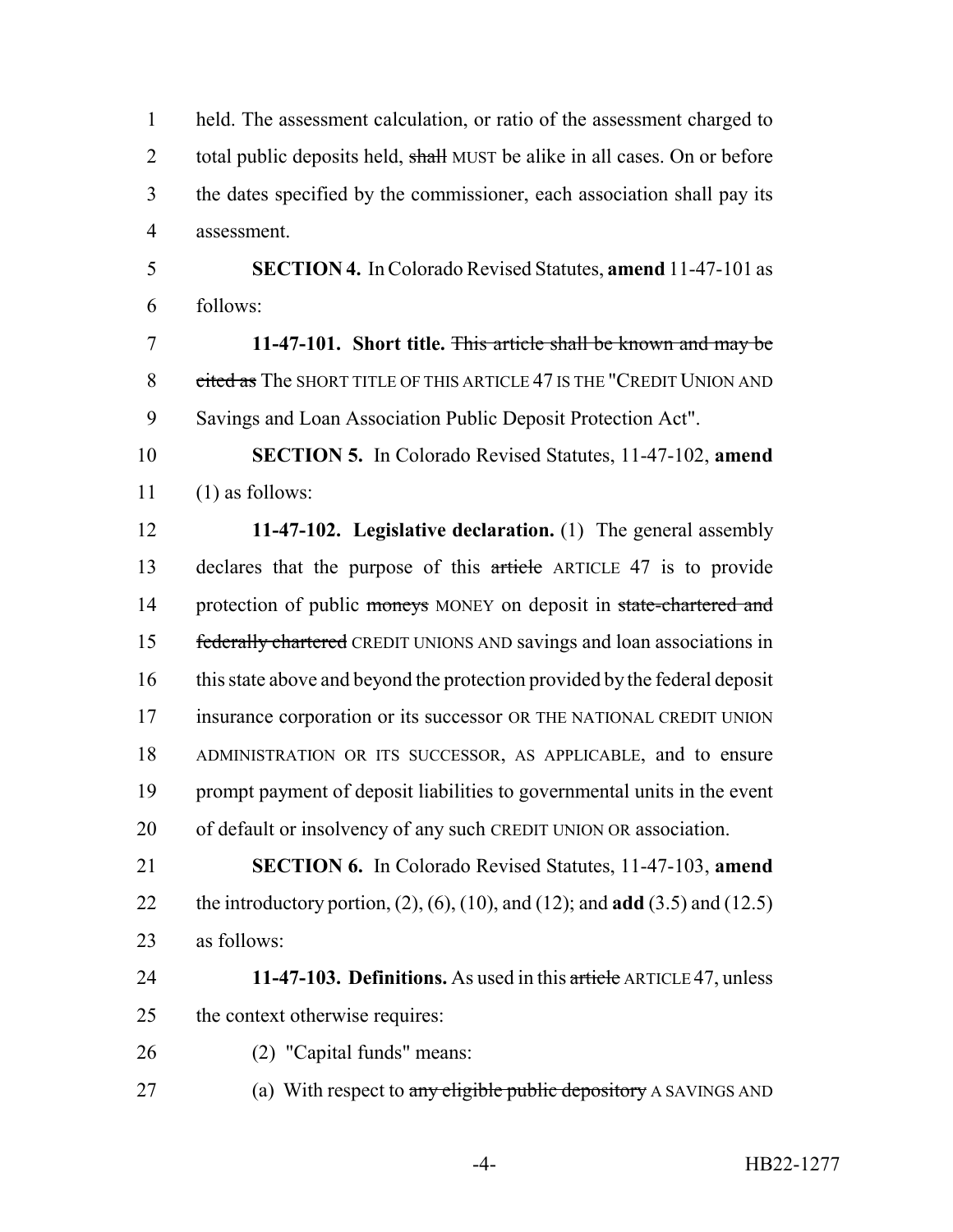LOAN ASSOCIATION, the aggregate sum of its capital stock, surplus, and undivided profits and of all reserves required by any law or regulation, together with the amount of any debt subordinated to deposit liabilities when such debt has been allowed to be included in its stated capital position by the applicable regulatory authority; OR

 (b) WITH RESPECT TO A CREDIT UNION, ITS NET WORTH AS DEFINED 7 IN 12 CFR 702.2, AS AMENDED, PLUS CURRENT EARNINGS.

 (3.5) "CREDIT UNION" MEANS A STATE-CHARTERED OR FEDERALLY CHARTERED CREDIT UNION.

 (6) "Eligible public depository" means any state-chartered savings 11 and loan association or any federally chartered CREDIT UNION OR savings 12 and loan association having an office in this state which THAT is authorized by the laws of THIS STATE OR the United States to accept deposit OR SHARE accounts, which deposits OR SHARES are insured by the federal deposit insurance corporation or its successor OR THE NATIONAL CREDIT UNION ADMINISTRATION OR ITS SUCCESSOR, AS APPLICABLE, and which depository has been designated as an eligible public depository by the commissioner.

(10) "Net deposit liability" means:

20 (a) With respect to a defaulting depository SAVINGS AND LOAN ASSOCIATION, the amount of its deposit liability to a governmental unit after deduction of any applicable federal deposit insurance corporation or 23 its successor insurance; with respect thereto OR

 (b) WITH RESPECT TO A CREDIT UNION, THE AMOUNT OF ITS DEPOSIT LIABILITY TO A GOVERNMENTAL UNIT AFTER DEDUCTION OF ANY APPLICABLE NATIONAL CREDIT UNION ADMINISTRATION OR ITS SUCCESSOR INSURANCE.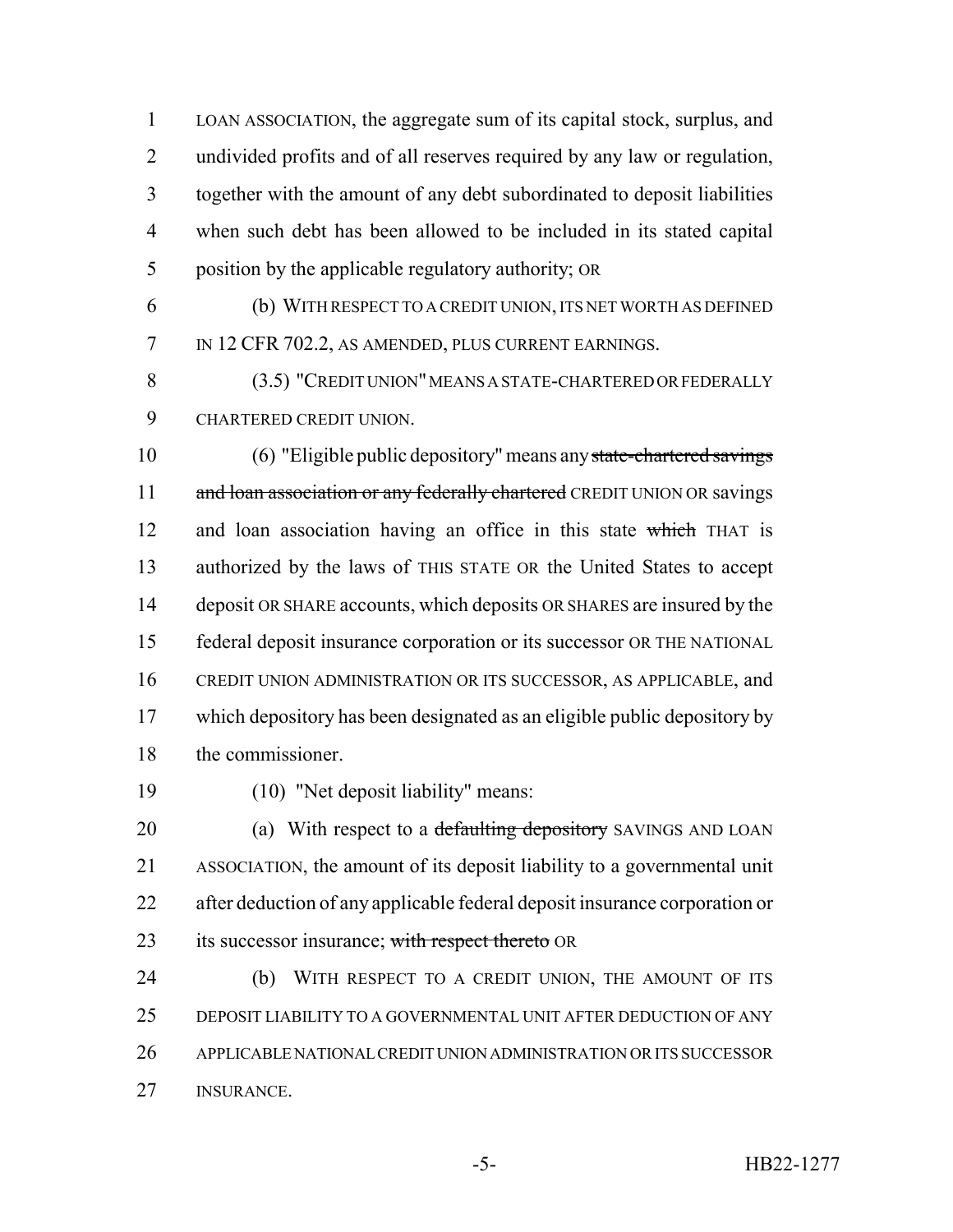(12) "Public moneys" OR "PUBLIC MONEY" means all moneys MONEY under the control of or in the custody of governmental units.

 (12.5) "SAVINGS AND LOAN ASSOCIATION" MEANS A STATE-CHARTERED OR FEDERALLY CHARTERED SAVINGS AND LOAN ASSOCIATION.

 **SECTION 7.** In Colorado Revised Statutes, **amend** 11-47-105 as follows:

 **11-47-105. Acceptance of provisions - designation as eligible public depository.** (1) Every state-chartered savings and loan association 10 and every federally chartered savings and loan association having EVERY CREDIT UNION OR SAVINGS AND LOAN ASSOCIATION THAT HAS an office in this state that is otherwise eligible to be an eligible public depository and that desires to accept and hold public deposits in an amount in excess of 14 the amount insured by the federal deposit insurance corporation or its successor OR THE NATIONAL CREDIT UNION ADMINISTRATION OR ITS SUCCESSOR, AS APPLICABLE, shall file with the commissioner, on a form 17 provided by him or her for such purpose THE COMMISSIONER, a statement 18 signed and sworn to by an executive officer of such THE CREDIT UNION OR SAVINGS AND LOAN association electing to accept and become subject to 20 the provisions of this article ARTICLE 47 and setting forth the amount of its capital funds and the aggregate amount and nature of all public 22 deposits held by it THE CREDIT UNION OR SAVINGS AND LOAN 23 ASSOCIATION. Upon the filing of such THE statement and acceptance, the 24 commissioner shall forthwith PROMPTLY designate such THE CREDIT UNION OR savings and loan association as an eligible public depository 26 and shall issue an appropriate certificate evidencing such AS EVIDENCE OF THE designation.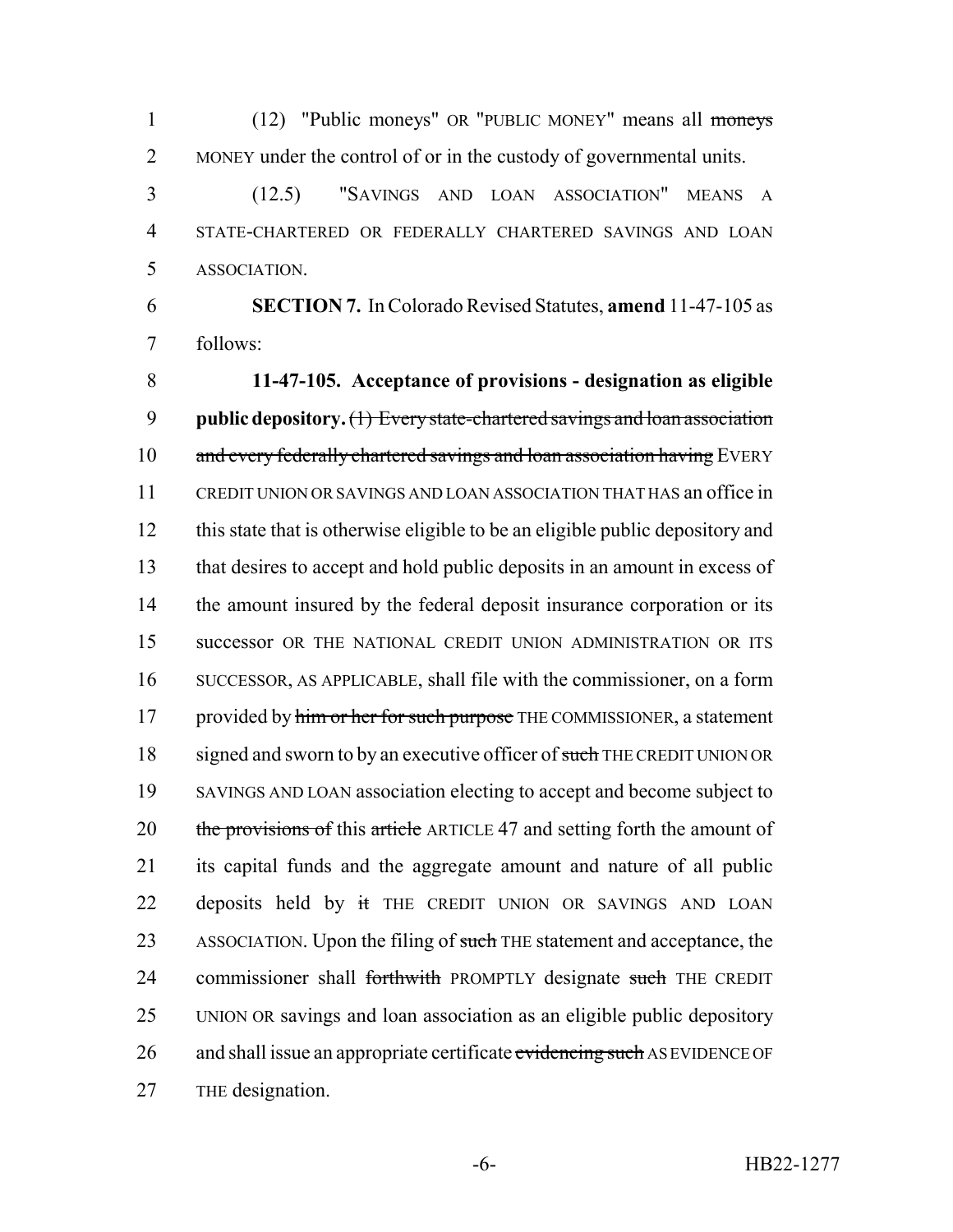$(2)$  (Deleted by amendment, L. 2004, p. 141, § 30, effective July 2  $1, 2004.$  **SECTION 8.** In Colorado Revised Statutes, 11-47-108, **amend** (1) as follows: **11-47-108. Method of securing public deposits.** (1) Except as 6 provided in section 11-47-112 (6)(a),  $\frac{any}{any}$  AN eligible public depository shall secure public deposits accepted and held by it by pledging eligible collateral having a market value, at all times, equal to at least one hundred 9 percent of the aggregate of said ITS deposits not insured by the federal deposit insurance corporation or its successor OR THE NATIONAL CREDIT UNION ADMINISTRATION OR ITS SUCCESSOR, AS APPLICABLE. **SECTION 9.** In Colorado Revised Statutes, 11-47-109, **amend**  $(1)$  as follows: **11-47-109. Where collateral held - right of substitution - income derived - rules.** (1) (a) The eligible collateral required to be 16 pledged as provided in PURSUANT TO section 11-47-108 shall MUST be 17 held in escrow by ANY OF THE FOLLOWING DEPOSITORIES APPROVED BY THE COMMISSIONER: (I) Another CREDIT UNION OR savings and loan association in Colorado;  $\frac{1}{2}$ 21 (II) A state or national bank in Colorado;  $or by$  (III) Any federal home loan bank or branch thereof; or 23 (IV) Any federal reserve bank or branch thereof. approved by the 24 commissioner, and (b) THE COLLATERAL MUST BE: 26 (I) Held in such THE manner as PRESCRIBED BY the financial 27 services board shall prescribe by rule; All collateral so held shall be AND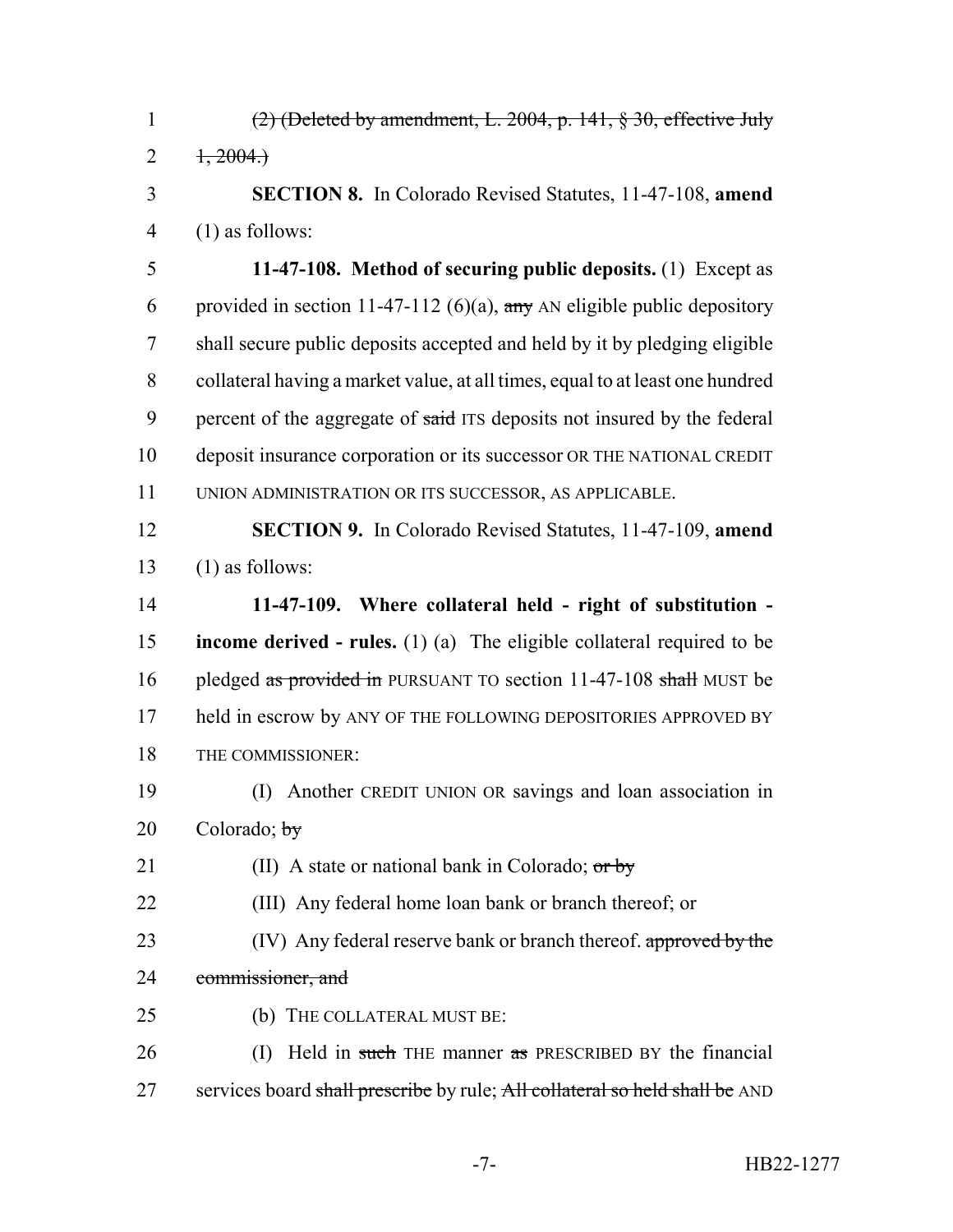1 (II) Clearly identified as being security maintained or pledged for 2 the aggregate amount of public deposits accepted and held on deposit by 3 said THE eligible public depository.

4 **SECTION 10.** In Colorado Revised Statutes, 11-47-112, **amend** 5 (1) and (6) as follows:

6 **11-47-112. Power and authority of financial services board -** 7 **rules.** (1) The commissioner shall have HAS specific power and authority 8 to require any AN eligible public depository to furnish, at any time, such 9 information as the commissioner may request or demand concerning the 10 amount of public deposits held by  $\frac{1}{11}$  THE ELIGIBLE PUBLIC DEPOSITORY; 11 the portion thereof OF PUBLIC DEPOSITS that is insured by the federal 12 deposit insurance corporation or its successor OR THE NATIONAL CREDIT 13 UNION ADMINISTRATION OR ITS SUCCESSOR, AS APPLICABLE; the amount 14 of its THE ELIGIBLE PUBLIC DEPOSITORY'S capital funds; and the nature, 15 amount, market value, and location of the eligible collateral maintained 16 or pledged by it THE ELIGIBLE PUBLIC DEPOSITORY to secure said THE 17 deposits.

18 (6)  $\left(\frac{a}{b}\right)$  The financial services board may promulgate rules to 19 require an eligible public depository to reduce or eliminate its uninsured 20 public deposit liability if said THE depository's regulatory capital does not 21 comply with the minimum requirement of the federal deposit insurance 22 corporation or its successor OR THE NATIONAL CREDIT UNION 23 ADMINISTRATION OR ITS SUCCESSOR, AS APPLICABLE. Notwithstanding any 24 other provision in THE PROVISIONS OF this article ARTICLE 47 to the 25 contrary, the financial services board MAY also  $\frac{m}{m}$  promulgate rules to 26 require a depository to pledge eligible collateral having a market value in 27 excess of one hundred percent of the aggregate amount of public deposits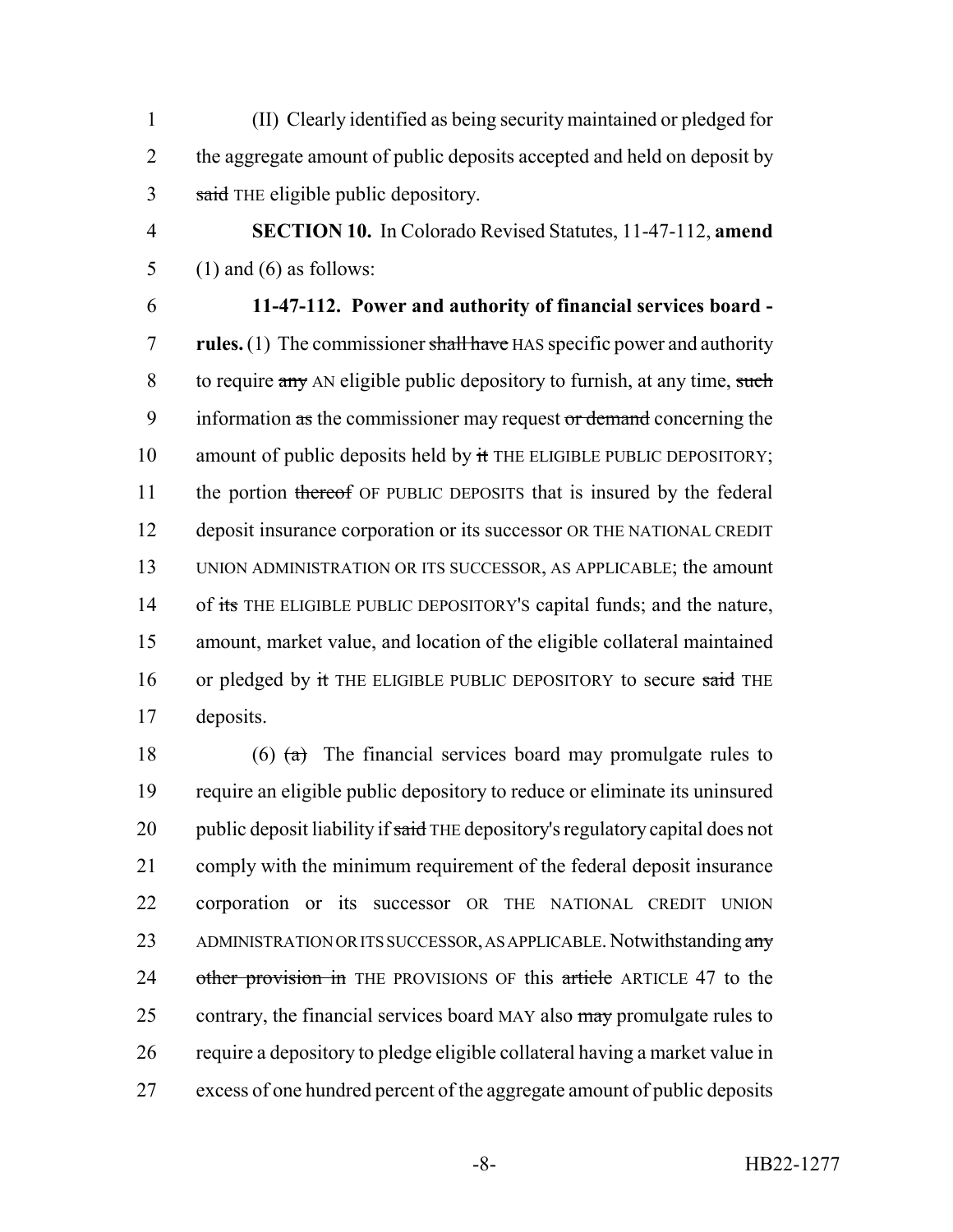1 not insured by the federal deposit insurance corporation or its successor 2 OR THE NATIONAL CREDIT UNION ADMINISTRATION OR ITS SUCCESSOR, AS 3 APPLICABLE, if said THE depository's regulatory capital does not comply 4 with the minimum requirement of the federal deposit insurance 5 corporation or its successor OR THE NATIONAL CREDIT UNION 6 ADMINISTRATION OR ITS SUCCESSOR, AS APPLICABLE. Notwithstanding any 7 other provision in PROVISION OF this article ARTICLE 47 to the contrary, 8 the financial services board may promulgate rules to require an eligible 9 public depository to pledge a minimum amount of eligible collateral. 10 (b) Repealed. 11 **SECTION 11.** In Colorado Revised Statutes, 11-47-113, **amend** 12 (1) introductory portion,  $(1)(a)$ ,  $(1)(b)$ , and  $(1)(e)$  as follows: 13 **11-47-113. Procedure when event of default occurs.** (1) When 14 the commissioner has determined that an event of default has occurred 15 with respect to any eligible public depository and has determined and 16 fixed the date of such occurrence, he or she THE COMMISSIONER shall 17 proceed in the following manner: 18 (a) He THE COMMISSIONER shall forthwith PROMPTLY seize and 19 take possession of all eligible collateral, maintained or pledged, belonging 20 to the defaulting depository, wherever held in custody. 21 (b) Within twenty days after seizing and taking possession of all 22 eligible collateral pursuant to  $\frac{\partial}{\partial x}$  (a) of this subsection (1) 23 SUBSECTION (1)(a) OF THIS SECTION, the commissioner shall: 24 (I) Ascertain the aggregate amount of public deposits held by the 25 defaulting depository, as disclosed by the records of such THE depository, 26 and the portion thereof OF THE PUBLIC DEPOSITS that is insured by the 27 federal deposit insurance corporation or its successor and shall OR THE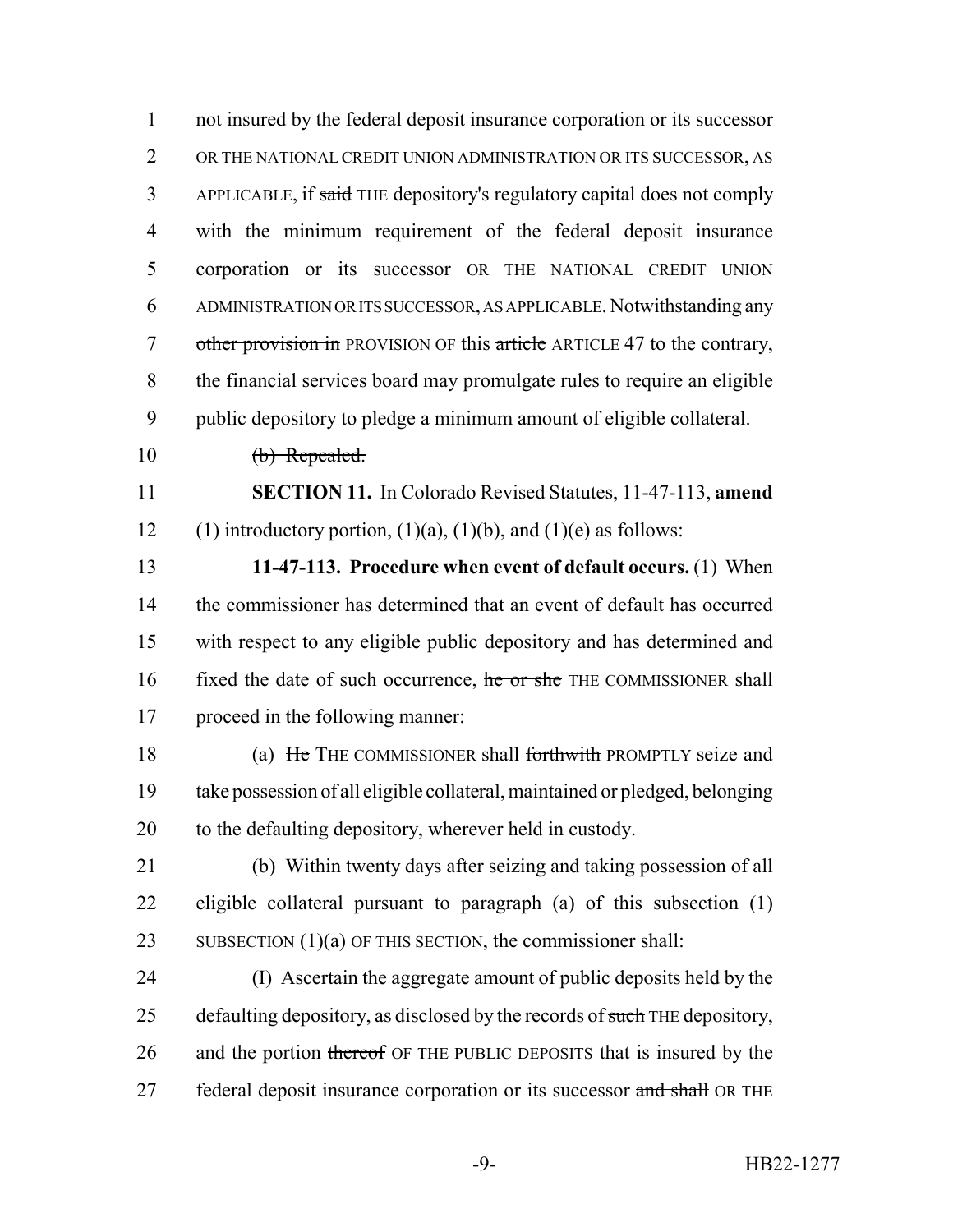NATIONAL CREDIT UNION ADMINISTRATION OR ITS SUCCESSOR;

 (II) Notify each affected governmental unit of the amount of its 3 deposit, as so disclosed, and the portion thereof OF THE PUBLIC DEPOSITS 4 that is so insured; and shall

 (III) Require each affected governmental unit to provide him or 6 her THE COMMISSIONER with a verified statement showing the amount of its deposit, as disclosed by its own records, within thirty days after receipt 8 of such THE notification.

 (e) In the event the federal deposit insurance corporation or its successor OR THE NATIONAL CREDIT UNION ADMINISTRATION OR ITS SUCCESSOR, AS APPLICABLE, is appointed and acts as liquidator or receiver of any eligible public depository under state or federal law, THE COMMISSIONER MAY DELEGATE, WHERE THE COMMISSIONER DEEMS 14 APPROPRIATE, those duties specified in this section to be performed by the commissioner, may, where the commissioner deems appropriate, be 16 delegated by the commissioner SUBSECTION (1) to, and THOSE DUTIES MAY BE performed by, the federal deposit insurance corporation or its successor OR THE NATIONAL CREDIT UNION ADMINISTRATION OR ITS SUCCESSOR, AS APPLICABLE.

 **SECTION 12.** In Colorado Revised Statutes, 11-47-118, **amend** 21 (1) and (3) as follows:

 **11-47-118. Public money to be deposited only in eligible public depositories - penalty for violation - rules.** (1) It shall be IS unlawful 24 for any public moneys MONEY to be deposited in any state-chartered 25 savings and loan association, or in any federally chartered A CREDIT UNION OR savings and loan association having its principal office in this 27 state, other than one that has been designated by the commissioner as an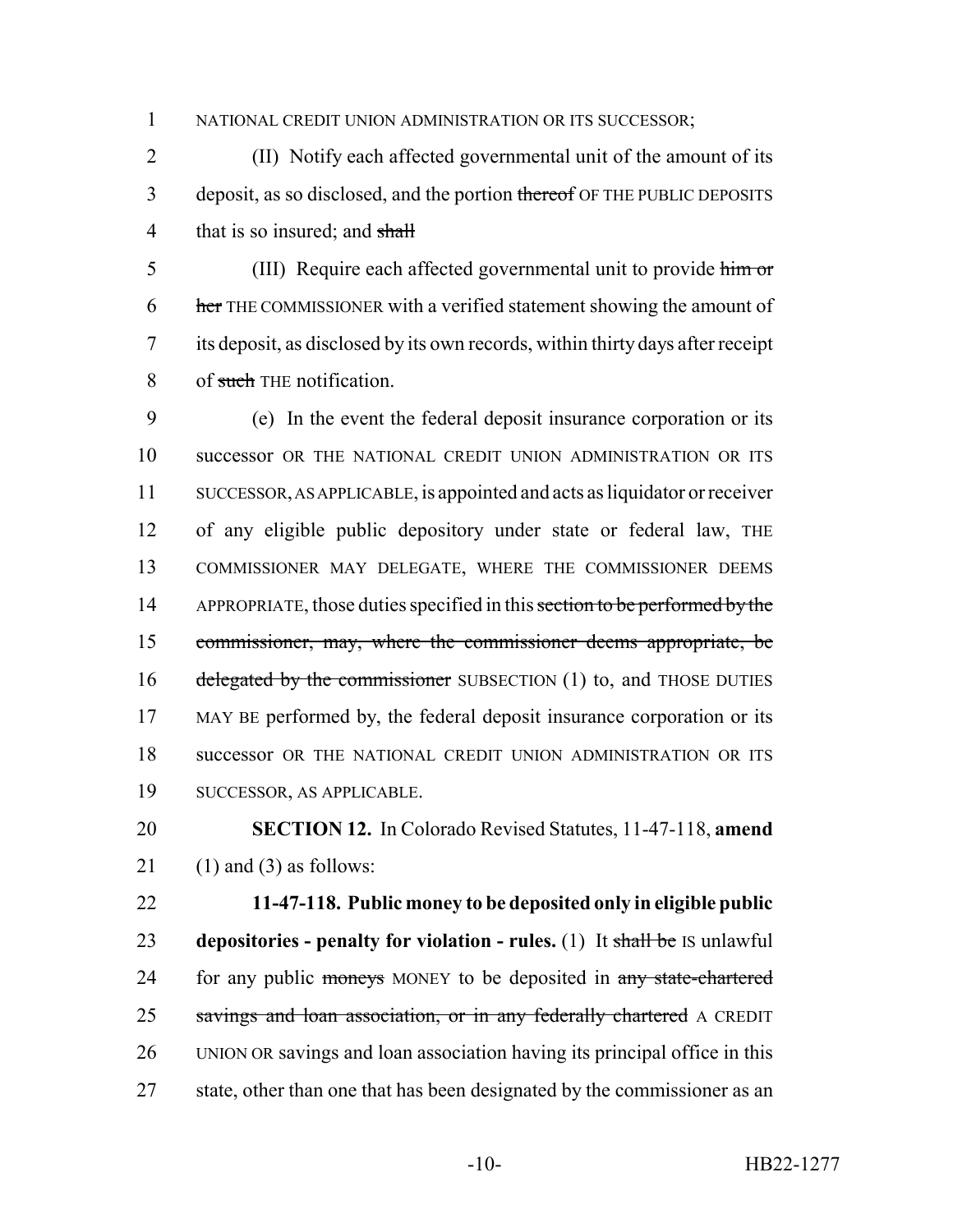1 eligible public depository, unless the entire amount of such THE deposit is insured by the federal deposit insurance corporation or its successor OR THE NATIONAL CREDIT UNION ADMINISTRATION OR ITS SUCCESSOR, AS APPLICABLE.

5 (3) Notwithstanding any other provision of this section to the 6 contrary, nothing shall be construed to prevent a PREVENTS A CREDIT 7 UNION OR savings and loan association which THAT is an eligible public 8 depository operating pursuant to the provisions of this article THIS 9 ARTICLE 47 from being or acting as an agent  $\frac{1}{2}$  on behalf of any public 10 entity for the purposes of making investments as authorized by part 6 of 11 article 75 of title 24. C.R.S. Any such THE CREDIT UNION OR savings and 12 loan association shall maintain such accounting records as THAT are 13 necessary to readily distinguish between the activities authorized by said 14 part 6 of article 75 of title 24 C.R.S., and the purposes of the public 15 deposit protection requirements imposed upon it as a condition of being 16 an eligible public depository. The financial services board may 17 promulgate such rules and regulations as RULES it deems desirable to 18 ensure that the activities authorized under part 6 of article 75 of title 24 19  $C.R.S.,$  and the protection of public funds pursuant to this article ARTICLE 20 47 are not commingled.

21 **SECTION 13.** In Colorado Revised Statutes, **amend** 11-47-120 22 as follows:

 **11-47-120. Authority to accept deposits - acceptance of insured deposits.** Any state-chartered savings and loan association, or 25 any federally chartered CREDIT UNION OR savings and loan association having its principal office in this state that is authorized by the laws of this state or of the United States to accept deposit accounts, SHARE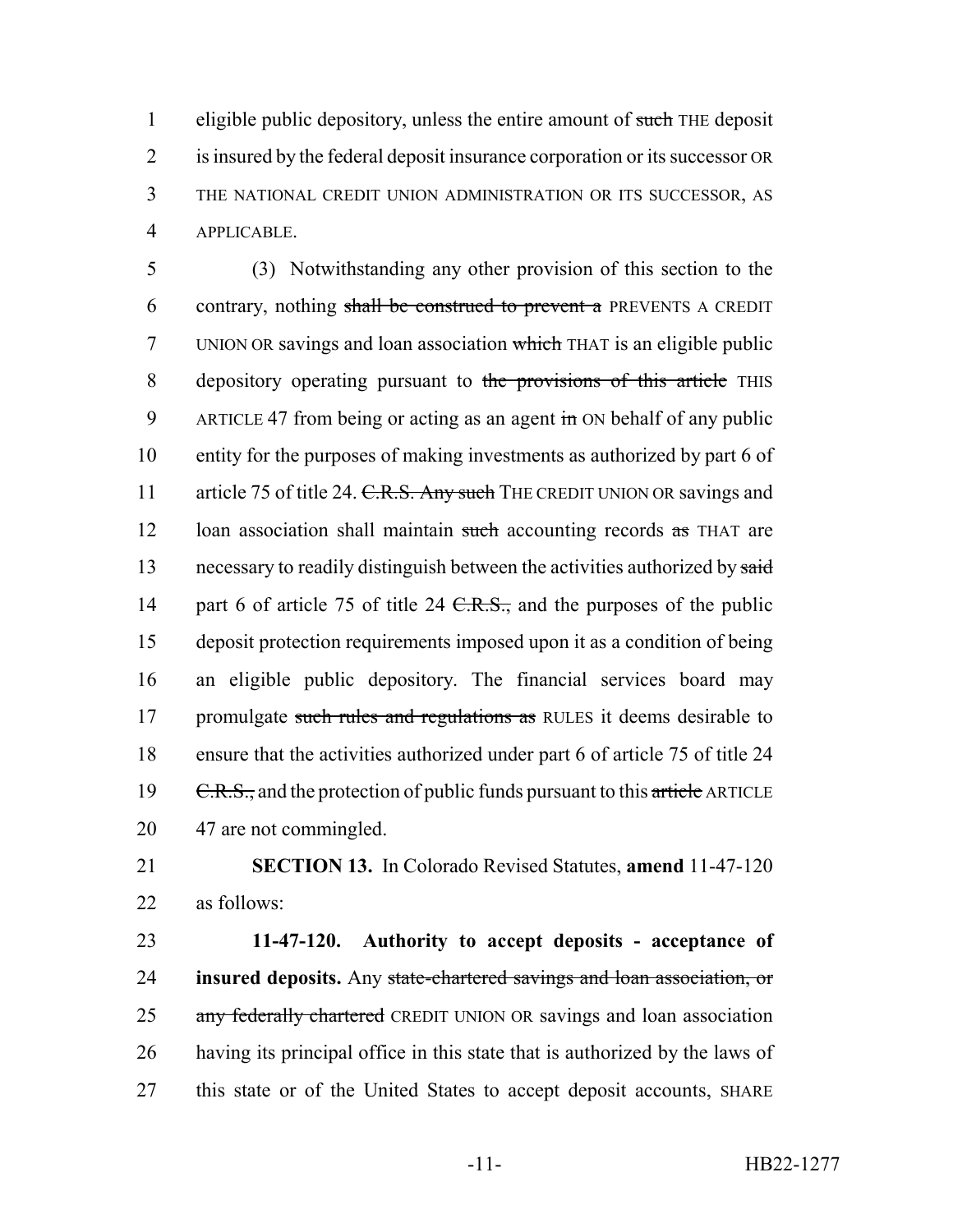1 ACCOUNTS, or savings deposits is authorized to accept and hold, and any 2 governmental unit is authorized to make and maintain in such THE CREDIT 3 UNION OR association, deposits of public moneys MONEY as provided in 4 this article ARTICLE 47. Any such CREDIT UNION OR SAVINGS AND LOAN 5 association is authorized to accept and hold, and any governmental unit 6 is authorized to make and maintain therein IN THE CREDIT UNION OR 7 ASSOCIATION, deposits of public moneys MONEY to the extent that the full 8 amount thereof OF THE DEPOSIT is insured by the federal deposit insurance 9 corporation or its successor OR THE NATIONAL CREDIT UNION 10 ASSOCIATION OR ITS SUCCESSOR, AS APPLICABLE, even though such THE 11 CREDIT UNION OR association has not elected to be designated as an 12 eligible public depository under the provisions of this article ARTICLE 47. 13 **SECTION 14.** In Colorado Revised Statutes, **amend** 24-36-112

14 as follows:

15 **24-36-112. Deposits in credit unions and savings and loan** 16 **associations.** (1) Subject to the requirements of subsection (4) of this 17 section, the state treasurer is authorized to deposit state moneys MONEY 18 with any state-chartered savings and loan association, or federally 19 chartered CREDIT UNION OR savings and loan association having its 20 principal office in this state, for fixed periods of time not exceeding three 21 years, at such rate of interest as may be negotiated from time to time, but 22 in no event shall any such deposit be in excess of the amount insured by 23 the federal deposit insurance corporation or its successor OR THE 24 NATIONAL CREDIT UNION ADMINISTRATION OR ITS SUCCESSOR, AS 25 APPLICABLE, unless such THE CREDIT UNION OR savings and loan 26 association has been designated as an eligible public depository by the 27 state commissioner of financial services pursuant to the provisions of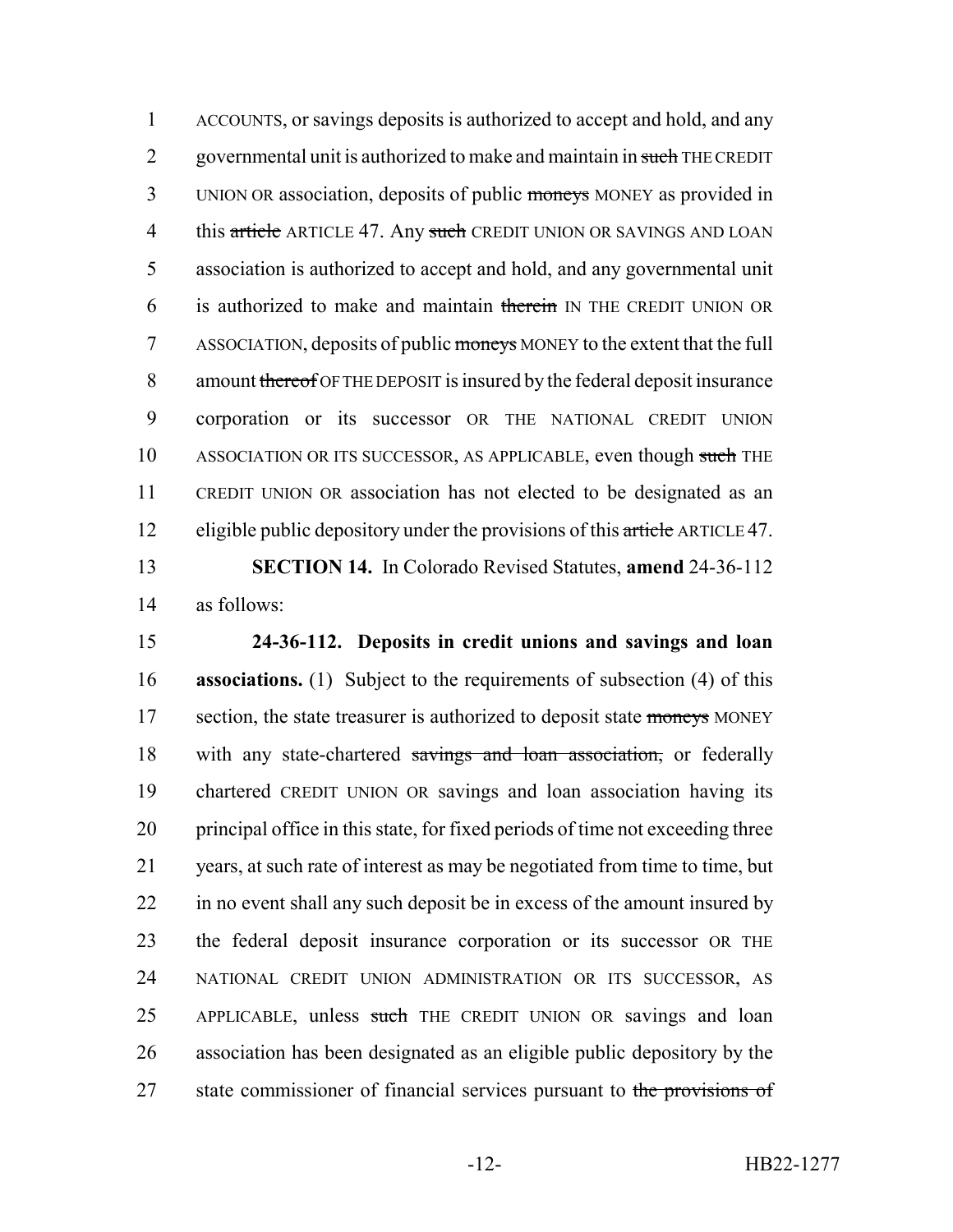1 article 47 of title 11. C.R.S.

2 (2) Any such A CREDIT UNION OR savings and loan association is 3 authorized to accept deposits of state moneys MONEY to the extent 4 permitted in this section.

5 (3) For the purpose of making such TO MAKE deposits, the state 6 treasurer, may, in his AT THE STATE TREASURER'S discretion, MAY appoint 7 in writing one or more persons to act as custodians of the moneys MONEY. 8 Such Persons APPOINTED BY THE STATE TREASURER shall give surety 9 bonds in such THE amounts and form and for such THE purposes as the 10 state treasurer requires AS REQUIRED BY THE STATE TREASURER.

11 (4) (a) The state treasurer shall deposit state moneys MONEY for fixed periods in state-chartered or federally chartered CREDIT UNIONS OR savings and loan associations that have applied and are eligible as 14 depositories for state moneys MONEY pursuant to subsection (1) of this section and pursuant to the time deposit rules established by the department of the treasury that are in effect at that time in accordance 17 with the procedure established in paragraph  $(b)$  of this subsection  $(4)$  or in paragraph (c) of this subsection (4). Such procedure utilized shall be 19 at the discretion of the treasurer SUBSECTION  $(4)(b)$  OR  $(4)(c)$  OF THIS SECTION.THE STATE TREASURER SHALL DETERMINE THE PROCEDURE THAT MUST BE USED.

22 (b) (I) Except as provided in paragraph (c) of this subsection  $(4)$ 23 SUBSECTION  $(4)(c)$  OF THIS SECTION, when state moneys become MONEY 24 BECOMES available for time deposits pursuant to subsection (1) of this 25 section, the state treasurer shall announce the interest rate at which state 26 moneys MONEY may be deposited for a fixed period in eligible 27 state-chartered or federally chartered CREDIT UNIONS OR savings and loan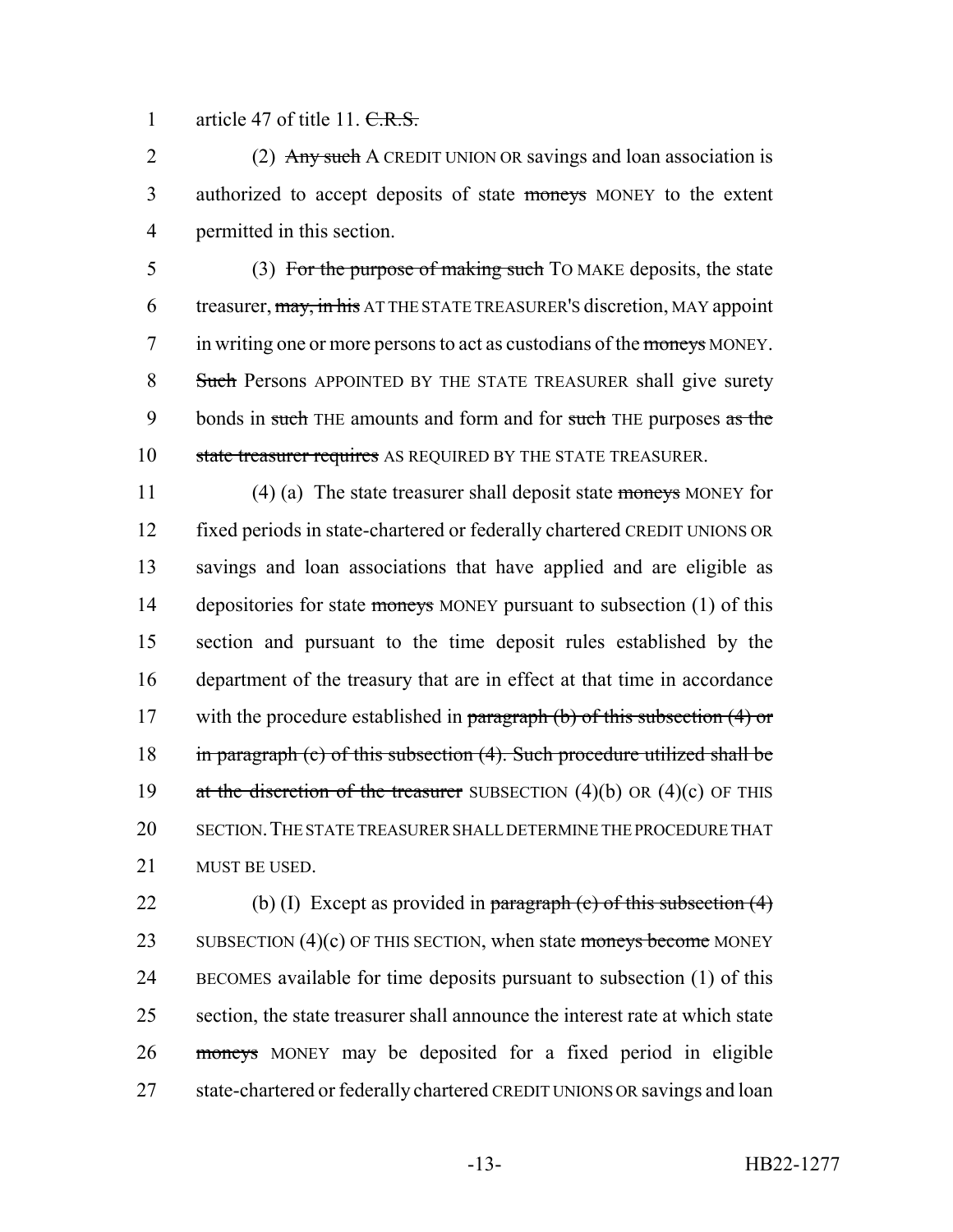1 associations but shall not disclose the amount of state moneys MONEY 2 available for deposit.

3 (II) An eligible state-chartered or federally chartered CREDIT 4 UNION OR savings and loan association may request THAT the state 5 treasurer to deposit a specified amount of state moneys MONEY in that THE 6 CREDIT UNION OR savings and loan association at the interest rate 7 announced by the treasurer. Except as otherwise provided by 8 subparagraph (III) of this paragraph (b) IN SUBSECTION  $(4)(b)$  (III) OF THIS 9 SECTION, the treasurer shall deposit all or a portion of the state moneys 10 MONEY available for deposit with any eligible state-chartered or federally 11 chartered CREDIT UNIONS AND savings and loan association or 12 associations making such a request in an amount equal to the amount 13 requested by that THE CREDIT UNION OR savings and loan association.

14 (III) In the event that the total amount of state moneys MONEY 15 requested for deposit by all eligible state-chartered or federally chartered 16 CREDIT UNIONS AND savings and loan associations pursuant to 17 subparagraph (II) of this paragraph (b) SUBSECTION  $(4)(b)(II)$  OF THIS 18 SECTION exceeds the amount of state moneys MONEY available for 19 deposit, the state treasurer shall determine the total amount of state 20 moneys that all such savings and loan associations requested for deposit 21 and calculate the percentage of such THE total AMOUNT REQUESTED that 22 each eligible state-chartered or federally chartered CREDIT UNION OR 23 savings and loan association requested. The state treasurer shall deposit 24 with each eligible state-chartered or federally chartered CREDIT UNION OR 25 savings and loan association an amount equal to the product of such 26 percentage multiplied by the total amount of state moneys MONEY 27 available for deposit.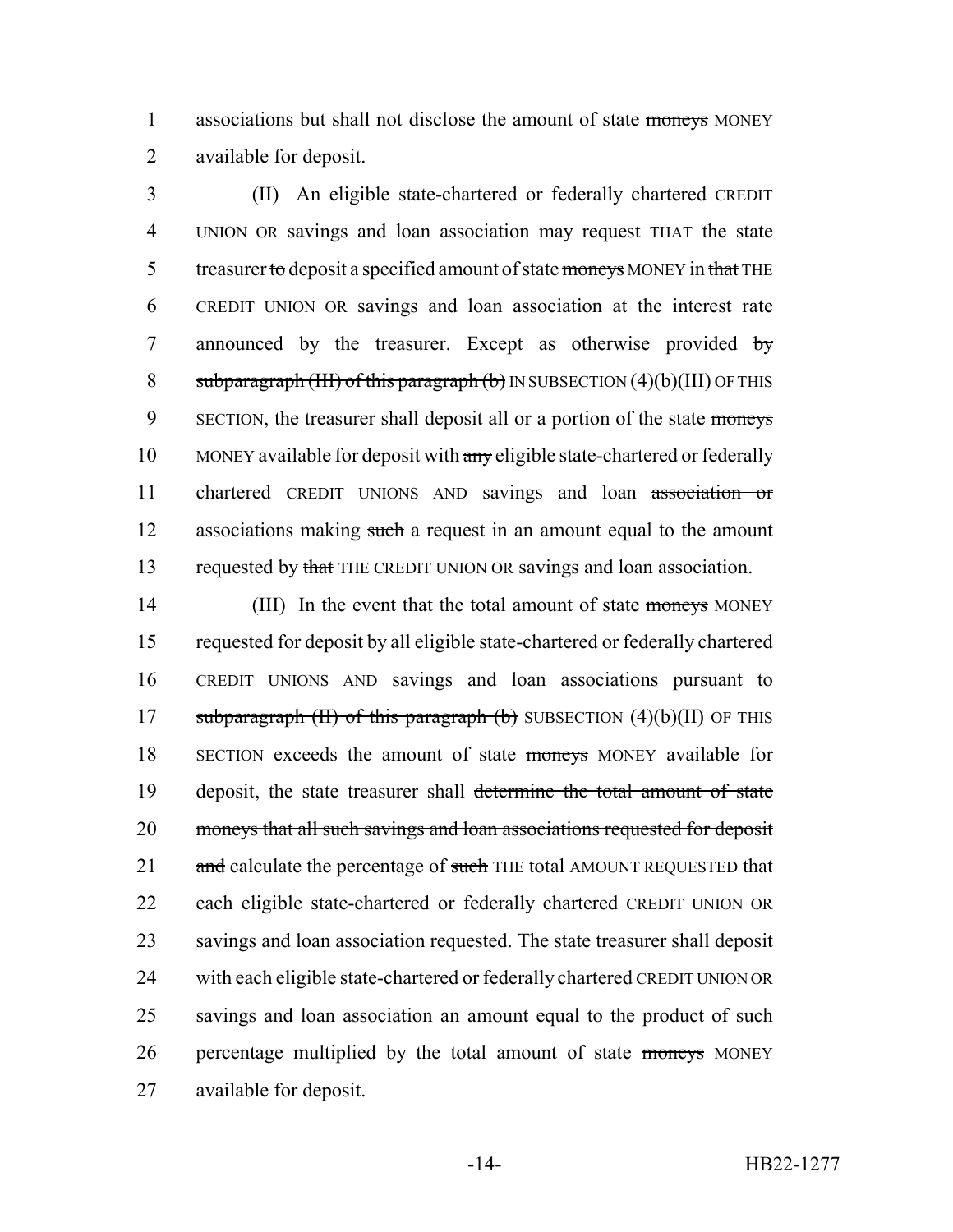1 (c) (I) In the AS AN alternative to paragraph (b) of this subsection 2  $(4)$  THE PROCEDURE ESTABLISHED IN SUBSECTION  $(4)(b)$  OF THIS SECTION, 3 when state moneys become MONEY BECOMES available for time deposits 4 pursuant to subsection (1) of this section, the state treasurer shall 5 announce the amount of state moneys MONEY available for deposit for a 6 fixed period in any eligible state-chartered or federally chartered CREDIT 7 UNIONS AND savings and loan associations but shall not announce the 8 interest rate at which such moneys shall THE MONEY MUST be deposited.

9 (II) Except as provided by subparagraph (III) of this paragraph (c) IN SUBSECTION (4)(c)(III) OF THIS SECTION, any eligible state-chartered or federally chartered CREDIT UNION OR savings and loan association may submit a bid to the state treasurer specifying the interest rate that the eligible CREDIT UNION OR savings and loan association will pay if state 14 moneys are MONEY IS deposited in such THE CREDIT UNION OR savings and 15 loan association and the amount of such moneys MONEY the CREDIT UNION OR savings and loan association will accept for deposit at that interest rate. The STATE TREASURER SHALL AWARD THE DEPOSIT OF STATE MONEY TO THE CREDIT UNION OR savings and loan association submitting 19 a bid with the highest interest rate shall be awarded the deposit of state 20 moneys in the full amount requested or the full amount available for deposit at that time, whichever is less.

22 (III) In the event that two or more eligible state-chartered or 23 federally chartered CREDIT UNIONS OR savings and loan associations 24 submit the highest bid for the same interest rate and the total amount 25 requested for deposit by the eligible CREDIT UNIONS AND savings and loan 26 associations exceeds the amount of state moneys MONEY available for 27 deposit at that time, the state treasurer shall determine the total amount of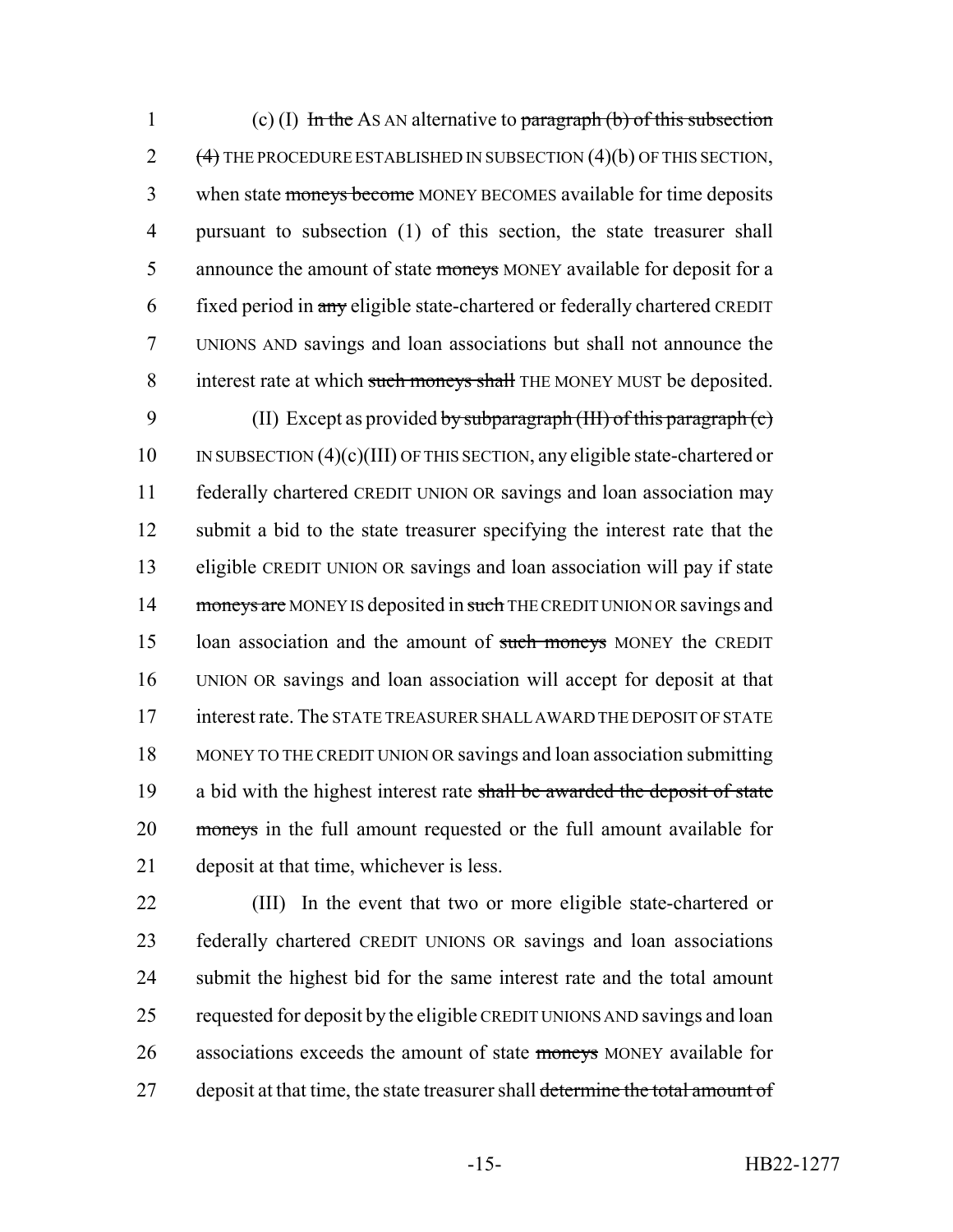state moneys that all such savings and loan associations requested for 2 deposit and calculate the percentage of such total THE TOTAL AMOUNT REQUESTED that each eligible state-chartered or federally chartered CREDIT UNION OR savings and loan association requested. The state treasurer shall deposit with each eligible state-chartered or federally chartered CREDIT UNION AND savings and loan association an amount 7 equal to the product of such THE percentage multiplied by the total 8 amount of state moneys MONEY available for deposit.

9 (IV) In the event that depositing state moneys MONEY in the highest-bidding eligible state-chartered or federally chartered CREDIT UNION OR CREDIT UNIONS OR savings and loan association or associations 12 does not exhaust the state moneys MONEY available for deposit at that 13 time, the state treasurer shall deposit the remaining moneys MONEY in other eligible CREDIT UNIONS AND savings and loan associations giving priority to the highest remaining bidders.

16 (V) The state treasurer shall have HAS the authority to establish a 17 minimum acceptable bid for an interest rate. The rate shall MUST be announced before the start of the bidding by any eligible state-chartered or federally chartered CREDIT UNION OR savings and loan association.

 **SECTION 15.** In Colorado Revised Statutes, 24-75-603, **amend** (1), (2), (4)(a), (4)(b), (4)(c), (4)(d), and (4)(g); and **add** (5) as follows: **24-75-603. Depositories - definition.** (1) It is lawful for the state

 of Colorado and any of its institutions and agencies, counties, municipalities, and districts; any other political subdivision of the state; 25 any department, agency, or instrumentality thereof OF THE STATE; or 26 political or public corporation of the state; and any bank, savings and loan association, credit union, fraternal benefit society, trust deposit and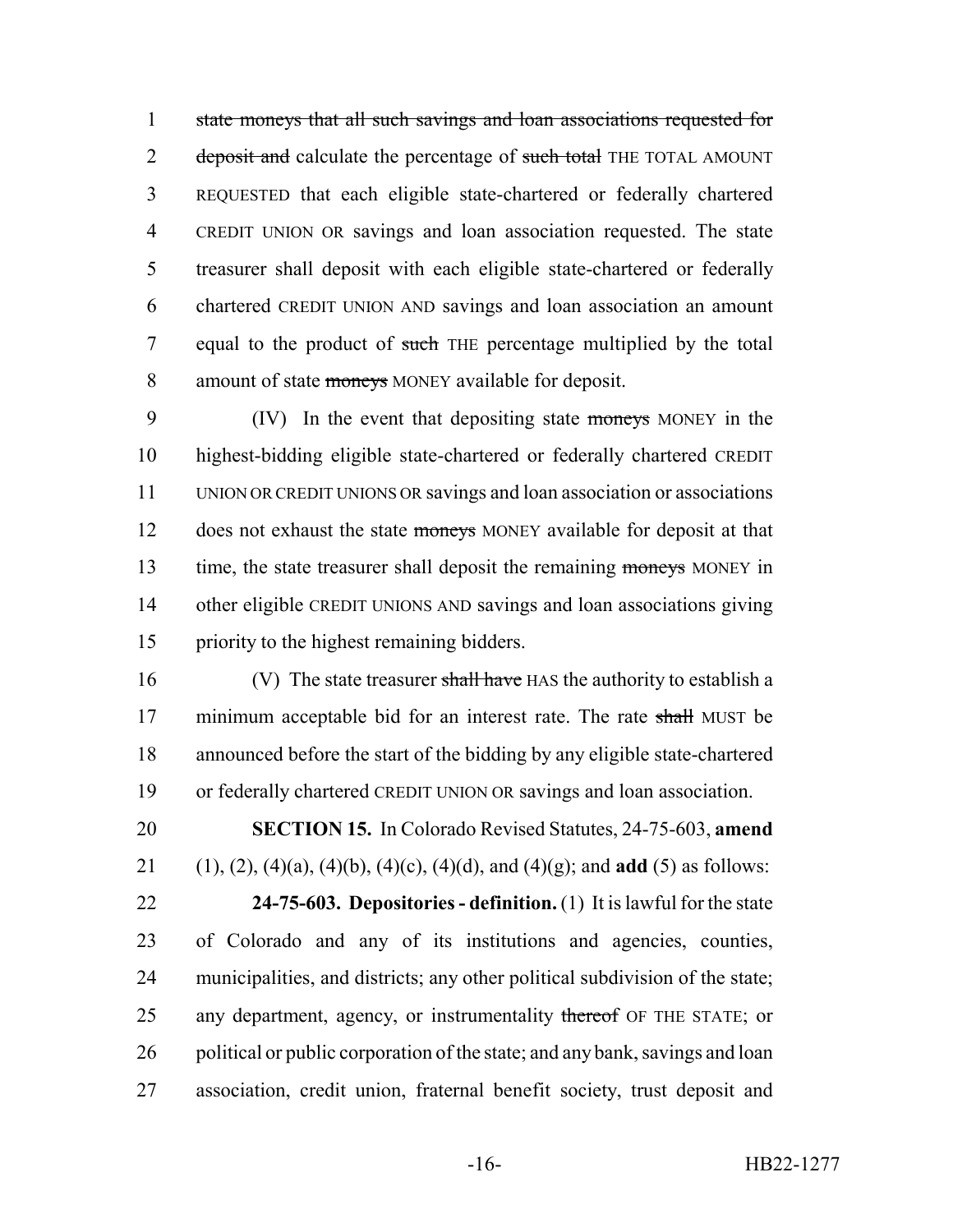security company, trust company, or other financial institution operating under the laws of this state having funds in their possession or custody, respectively, to deposit, or cause to be deposited either by or through the 4 treasurer or such other APPOINTED custodian of funds, as may be 5 appointed, such funds so eligible for investment in any state bank, national bank, STATE OR FEDERAL CREDIT UNION, or state or federal 7 savings and loan association in Colorado that, is, at the time the deposit is made, a member of the federal deposit insurance corporation or its successor to the extent that the deposit is insured by the federal deposit 10 insurance corporation or its successor IS INSURED BY THE FEDERAL GOVERNMENT OR AN AGENCY OF THE FEDERAL GOVERNMENT or is secured by pledge of eligible collateral as required by statute.

13 (2) Notwithstanding any provisions of STATE law of this state or 14 any rule or requirement of any political subdivision thereof OF THE STATE requiring security for deposits in the form of collateral, surety bond, or 16 any other form, such security for deposits of public funds shall not be IS 17 NOT required to the extent said THE deposits are FEDERALLY insured. by the federal deposit insurance corporation or its successor.

 (4) In lieu of or in addition to other statutory authorization for the investment of public funds, any public funds that are not needed for current operating expenses may be invested in accordance with the following conditions:

 (a) The public funds shall initially be placed by the public entity in a bank, CREDIT UNION, or savings and loan association located in this state that is an eligible public depository certified by the state banking 26 board or the state financial services board that offers federal deposit 27 insurance corporation insurance on its deposits IS INSURED BY THE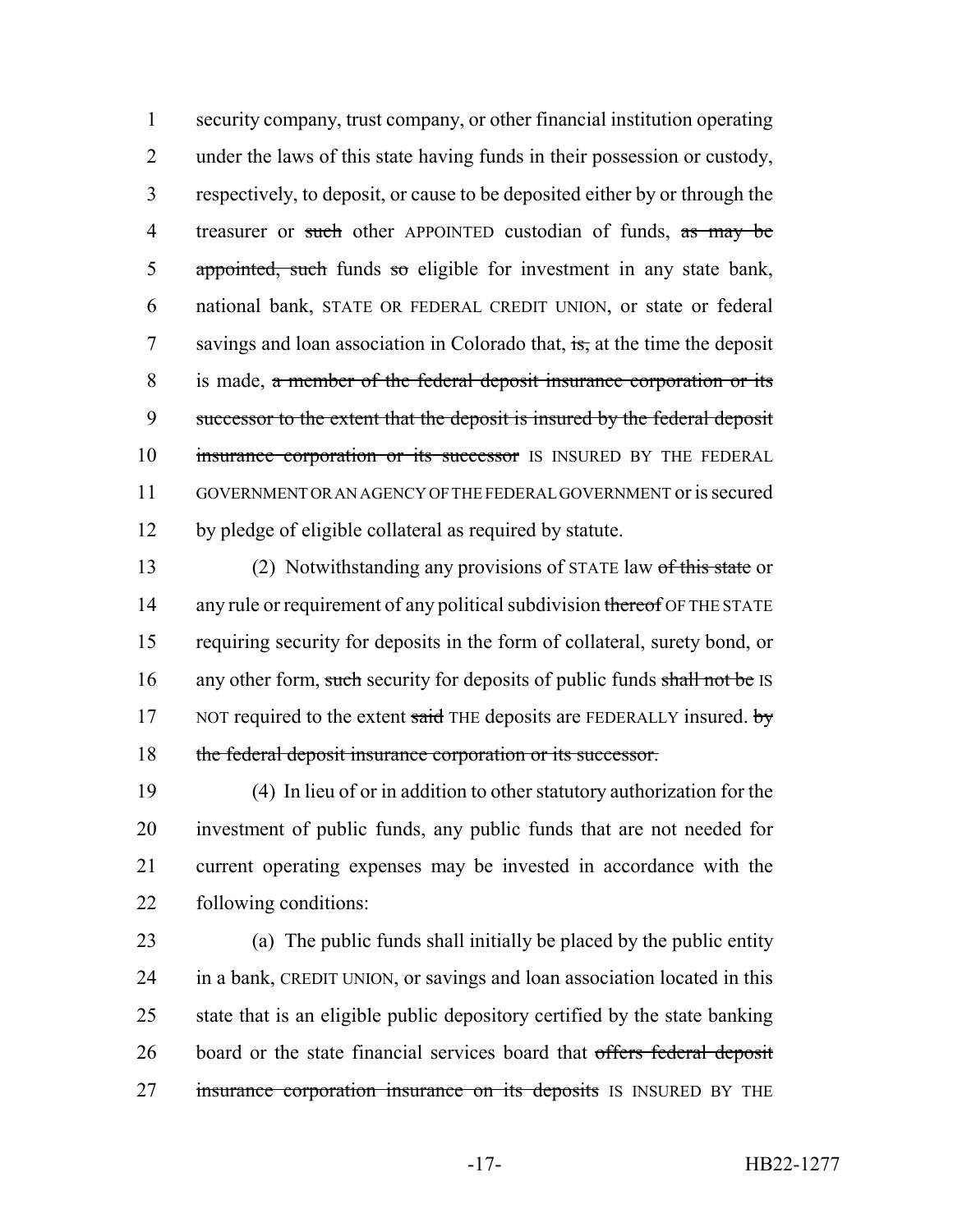FEDERAL GOVERNMENT OR AN AGENCY OF THE FEDERAL GOVERNMENT;

 (b) The selected eligible public depository simultaneously shall 3 arrange for the redeposit of any public funds initially placed in such THE eligible public depository that are in excess of the amount FEDERALLY 5 insured by the federal deposit insurance corporation, or its successor, in 6 one or more deposit accounts fully, FEDERALLY insured by the federal 7 deposit insurance corporation in one or more other banks, CREDIT UNIONS, or savings and loan associations wherever located in the United States, for the account of the public entity;

 (c) On the same date that the public funds are redeposited, the 11 eligible public depository shall MUST receive an amount of deposits from customers of other banks, CREDIT UNIONS, or savings and loan associations equal to the amount of the public funds initially placed by the public entity;

15 (d) Each such deposit account must be FEDERALLY insured; by the federal deposit insurance corporation;

 (g) Banks, CREDIT UNIONS, and savings and loan associations that accept public funds for the purposes of investing them in accordance with 19 paragraphs (a) to (e) of this subsection (4) SUBSECTIONS (4)(a) TO (4)(e) OF THIS SECTION are not subject to the additional requirements or 21 restrictions of article 10.5 of title 11, C.R.S., except for certification as an 22 eligible public depository as provided in  $\frac{1}{2}$  paragraph (a) of this subsection 23  $(4)$  SUBSECTION  $(4)(a)$  OF THIS SECTION.

 (5) AS USED IN THIS SECTION, "INSURED BY THE FEDERAL GOVERNMENT OR AN AGENCY OF THE FEDERAL GOVERNMENT" OR "FEDERALLY INSURED" MEANS INSURED BY THE FEDERAL DEPOSIT INSURANCE CORPORATION OR ITS SUCCESSOR OR INSURED BY THE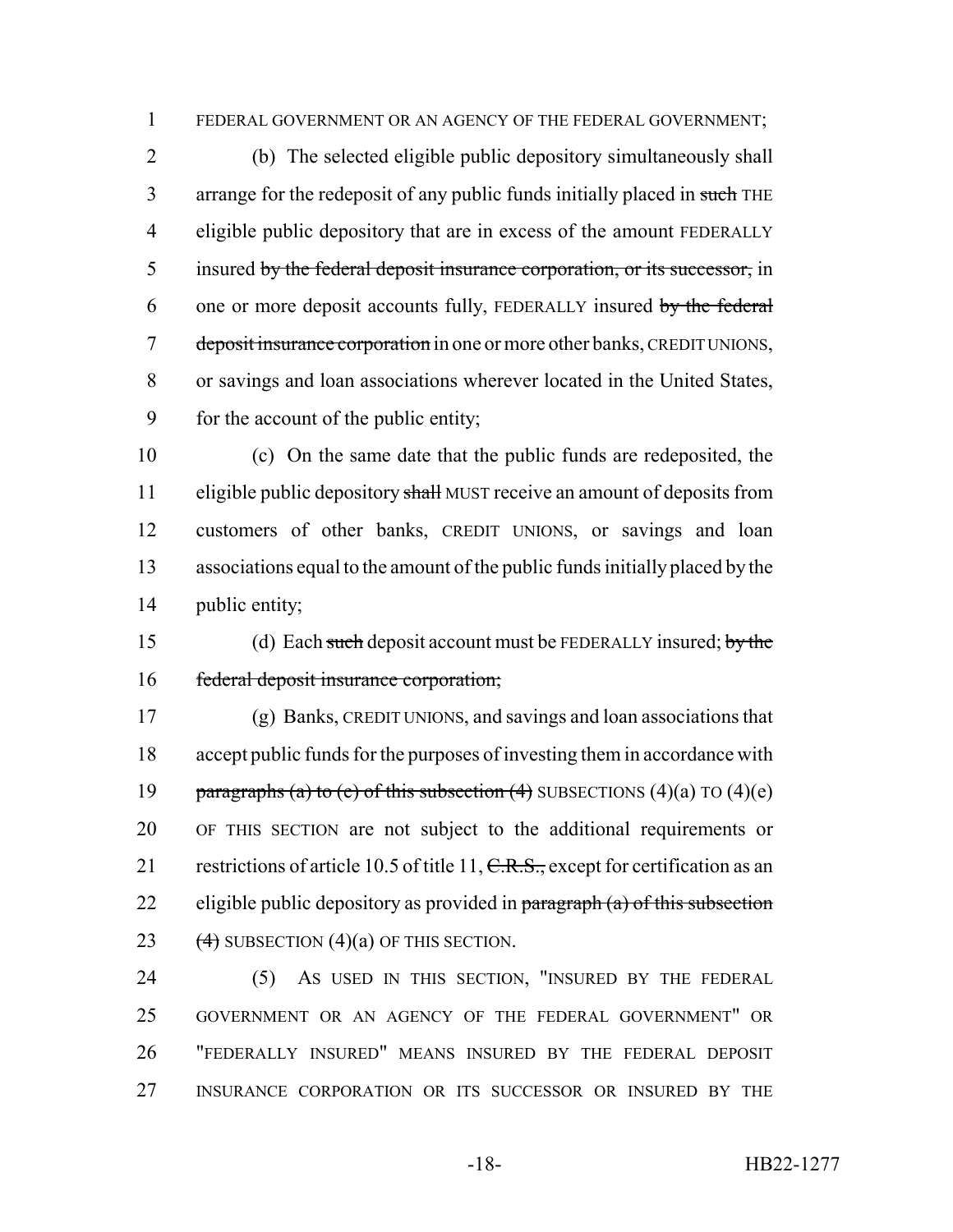1 NATIONAL CREDIT UNION ADMINISTRATION OR ITS SUCCESSOR.

2 **SECTION 16.** In Colorado Revised Statutes, 30-10-708, **amend**  $3$  (1) as follows:

4 **30-10-708. Deposit of funds in banks, credit unions, and** 5 **savings and loan associations.** (1) In all counties of this state, the 6 county treasurer shall deposit all the funds and moneys of whatever kind 7 MONEY that come into the treasurer's possession by virtue of the office, 8 in the treasurer's name as treasurer, in one or more state banks, national 9 banks, or, in compliance with the provisions of article 47 of title 11, 10 <del>C.R.S.,</del> CREDIT UNIONS OR savings and loan associations that have 11 previously been approved and designated by written resolution duly 12 adopted by a majority vote of the board of county commissioners, which 13 shall be entered in its minutes. The board, by written resolution similarly 14 adopted, may authorize the county treasurer to invest all or any part of the 15 funds and moneys MONEY in securities meeting the investment 16 requirements established in part 6 of article 75 of title 24. C.R.S. For the 17 purposes of investment of funds of the county as set forth in said part 6 18 OF ARTICLE 75 OF TITLE 24, the board, by written resolution, may appoint 19 one or more custodians of the funds, and such persons shall give surety 20 bonds in such THE amounts and form and for such THE purposes as the 21 board requires REQUIRED BY THE BOARD.

22 **SECTION 17.** In Colorado Revised Statutes, 31-20-303, **amend** 23  $(1)(b)$  and  $(2)$  as follows:

24 **31-20-303. Deposits - investments - interest - no liability -** 25 **definition.** (1) (b) (I) Subject to the requirements of part 6 of article 75 26 of title 24,  $C.R.S.,$  in all cities and towns in this state, the treasurer shall 27 deposit all the funds and moneys MONEY that come into his THE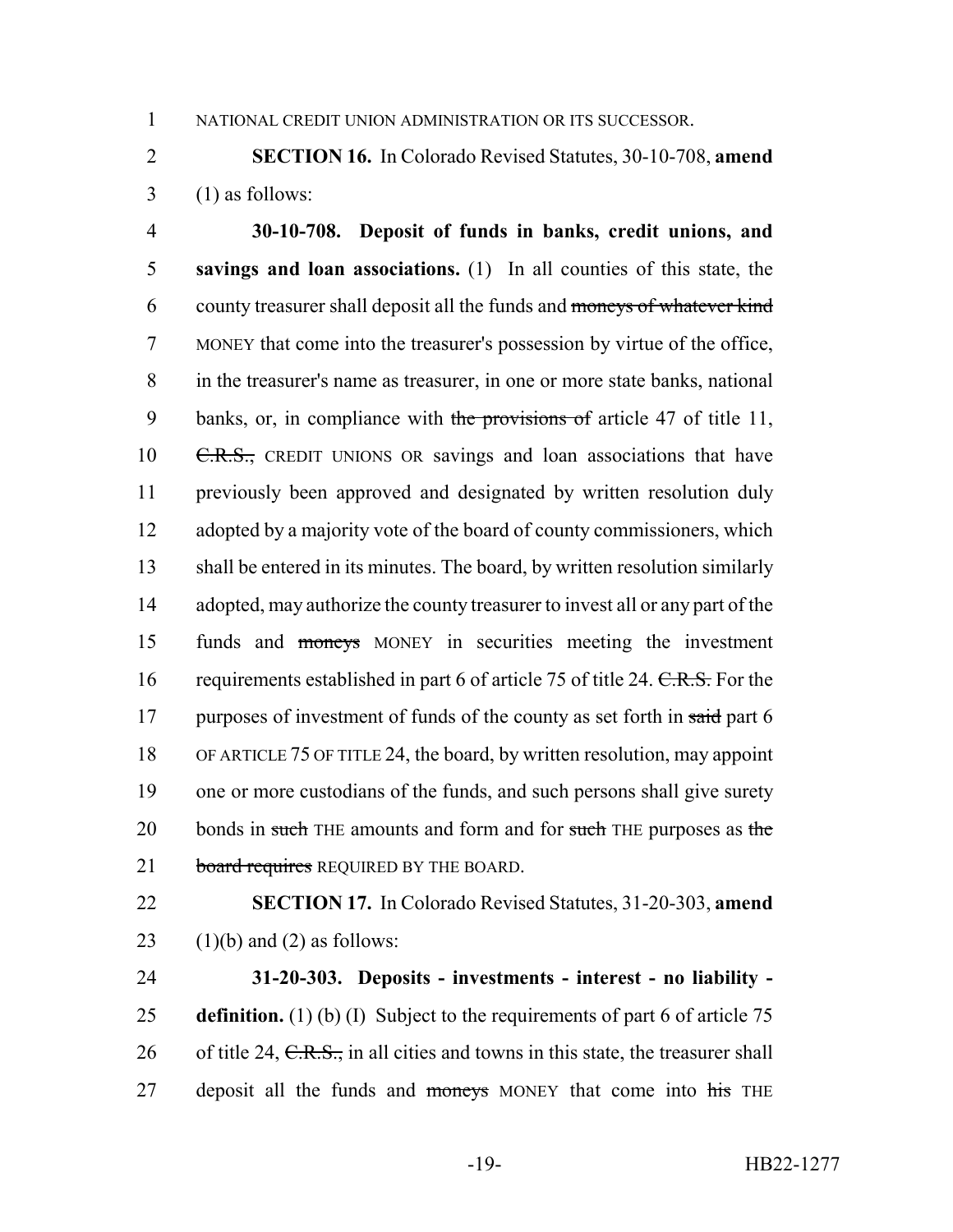1 TREASURER'S possession by virtue of his THE TREASURER'S office, in his THE TREASURER'S name as treasurer or in the name of such other custodian as has been appointed by resolution, in one or more state banks, national banks having their principal office in this state, or, in compliance 5 with the provisions of article 47 of title 11,  $C.R.S.,$  CREDIT UNIONS OR savings and loan associations having their principal offices in this state which THAT have been approved and designated by resolution. The governing body, by resolution, may authorize the investment of all or any 9 part of such THE funds and moneys MONEY in any type of security or form 10 of investment authorized by part 6 of article 75 of title 24  $C.R.S.,$  or by any other law of this state.

12 (II) All securities so purchased shall be duly registered in the name of the treasurer or other custodian appointed by resolution and, if 14 issued in a form so permitting, shall be deposited and safely kept by him THE TREASURER in the custody of some state or national bank located in this state. The governing body, by resolution, shall establish requirements for the sale or other disposal of securities and for the deposit or reinvestment of any proceeds, subject to the restrictions set forth in this 19 section.

20 (III) For the purposes of investment of funds of the city or town, 21 the governing body of the city or town, by resolution, may appoint one or 22 more custodians of the funds and moneys MONEY, and such persons shall 23 give surety bonds in such THE amount and form and for such THE 24 purposes as the governing body may require REQUIRED BY THE 25 GOVERNING BODY.

26 (2) Such Funds and moneys MONEY may be deposited in said 27 banks, CREDIT UNIONS, and savings and loan associations in demand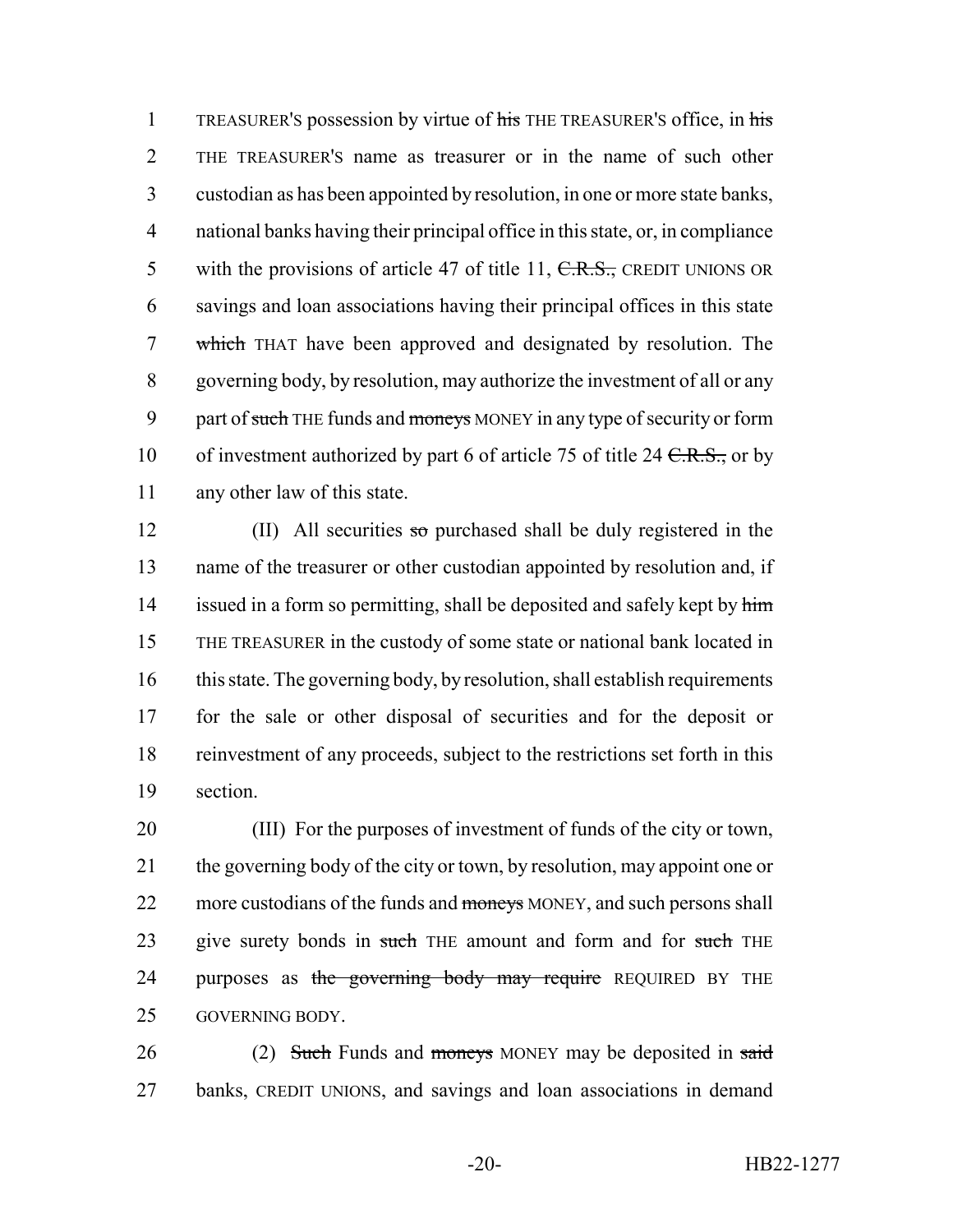accounts, in interest-bearing OR DIVIDEND-BEARING savings accounts, or in certificates of deposit for fixed periods of time at such rates of interest as may be negotiated from time to time. All interest AND DIVIDENDS 4 credited or received on such deposits shall become a part of the general fund of the city or town or of such other fund as the governing body designates.

# **SECTION 18.** In Colorado Revised Statutes, 31-30-1113, **amend** (1) as follows:

 **31-30-1113. Fund investments.** (1) The board may invest all or 10 any part of fund moneys MONEY in the name of the board's treasurer or in 11 the name of a custodian or custodians appointed by the board under this section in interest-bearing obligations of the United States, in interest-bearing bonds of this state, in general obligation bonds of municipalities, whether organized under general law or article XX of the 15 state constitution, or in any depository stated in section 24-75-603 <del>C.R.S.,</del> 16 and secured as provided in articles 10.5 and 47 of title 11. C.R.S. By 17 written resolution, the board may appoint one or more persons to act as a custodian or custodians, in addition to the treasurer, to deposit or cause to be deposited all or part of the fund in any state or national bank or any 20 state STATE-CHARTERED or federally chartered CREDIT UNION OR savings and loan association in this state. The appointed persons shall give surety bonds, and the board shall determine the bonds' amounts, form, and purposes. These securities and evidences of investment shall be deposited with the treasurer of the municipality or district.

# **SECTION 19.** In Colorado Revised Statutes, **amend** 31-30.5-501 as follows:

**31-30.5-501. Old hire pension fund - investments.** It is lawful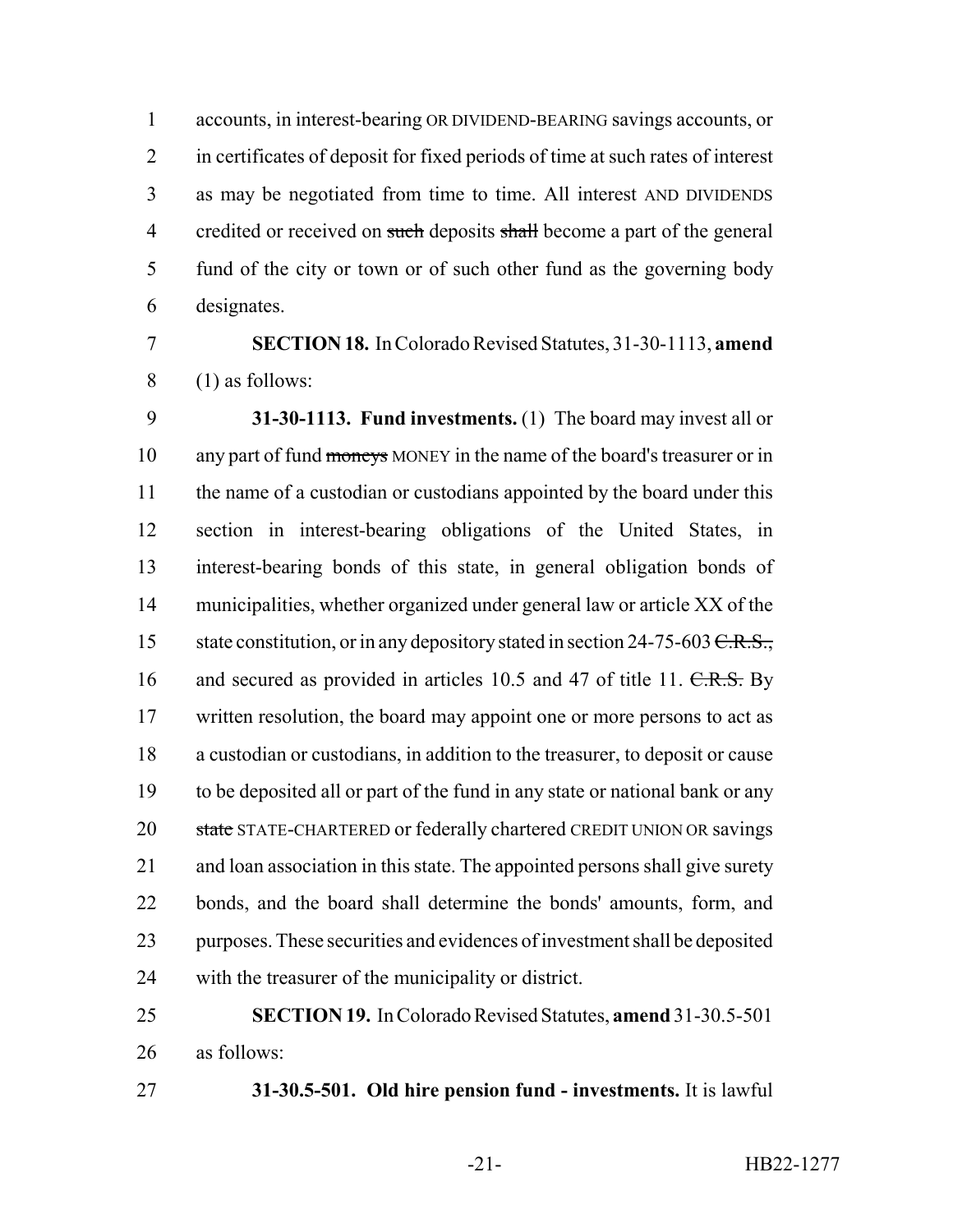for the board of trustees of the old hire firefighters' pension fund and the board of trustees of the old hire police officers' pension fund in any municipality or district in this state to invest such respective pension 4 funds, or any part thereof OF THE PENSION FUNDS, in the name of the treasurer of such municipality or in the name of a custodian or custodians appointed by the board, as provided for in this section, in interest-bearing obligations of the United States, in interest-bearing bonds of the state of Colorado, or in general obligation bonds of cities, whether organized under general law or article XX of the state constitution, or in any 10 depository enumerated in section 24-75-603 <del>C.R.S.,</del> and secured as 11 provided in articles 10.5 and 47 of title 11. C.R.S. The board of trustees, by written resolution, may appoint one or more persons to act as custodians, in addition to the treasurer, to deposit or cause to be deposited 14 all or part of such THE funds in any state or national bank or any state STATE-CHARTERED or federally chartered CREDIT UNION OR savings and 16 loan association in Colorado. Such persons shall give surety bonds in 17 such THE amounts and form and for such THE purposes as the board requires. All such securities and evidences of investment shall be 19 deposited with the treasurer of such THE municipality.

20 **SECTION 20.** In Colorado Revised Statutes, 32-1-1101, **amend** 21 (5) as follows:

22 **32-1-1101. Common financial powers.** (5) Whenever any A 23 special district organized pursuant to this article has moneys ARTICLE 1 24 HAS MONEY on hand which are THAT IS not then needed in the conduct of 25 its affairs, the special district may deposit such moneys THE MONEY in any 26 state bank, national bank, STATE OR FEDERAL CREDIT UNION, or state or 27 federal savings and loan association in Colorado in accordance with state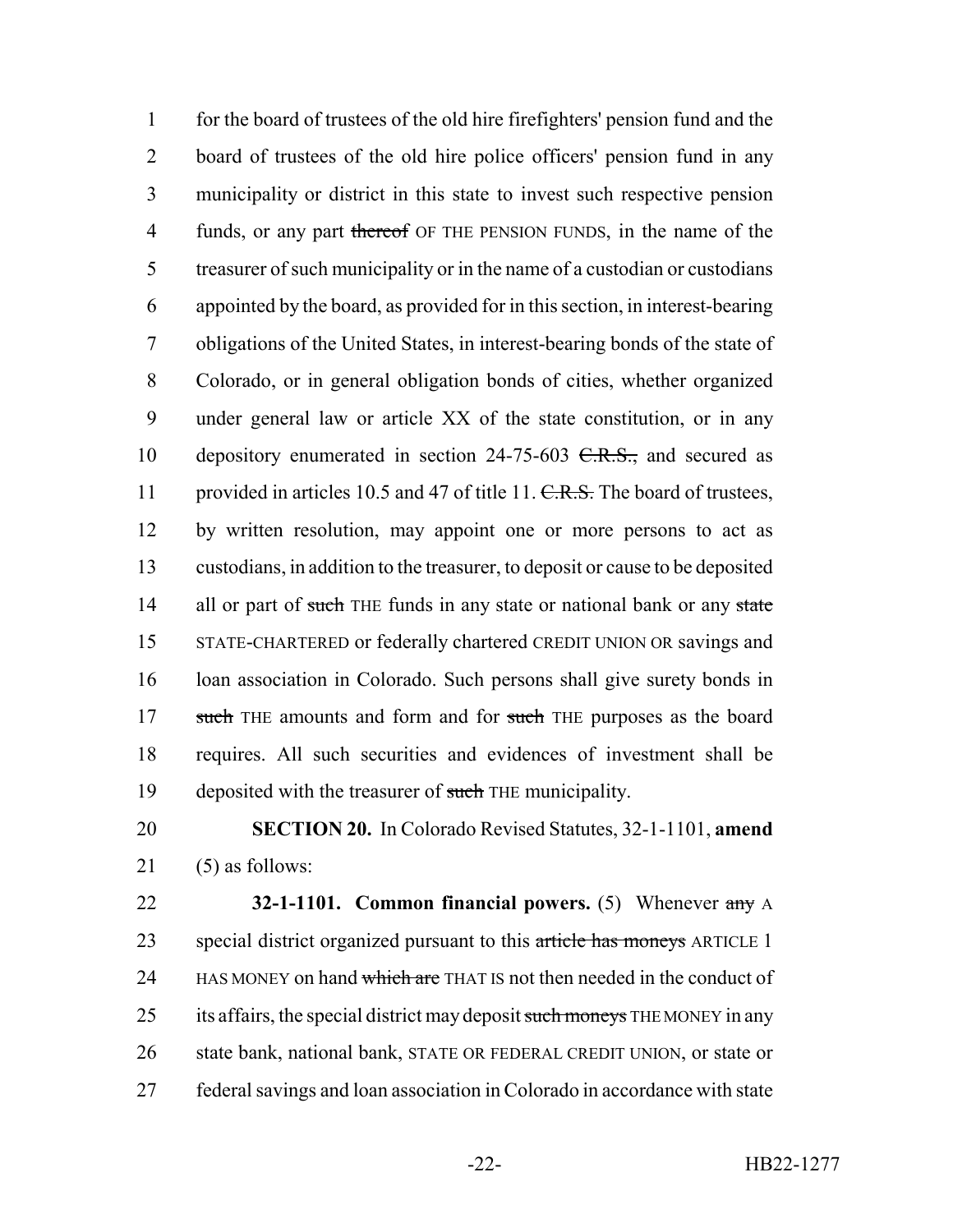1 law. For the purpose of making such TO MAKE THE deposits, the board 2 may appoint, by written resolution, one or more persons to act as 3 custodians of the special district's moneys MONEY, and such THOSE 4 persons shall give surety bonds in such THE amount and form and for such 5 THE purposes as the board may require REQUIRED BY THE BOARD. Subject 6 to the requirements of part 7 of article 75 of title 24,  $C.R.S.,$  the special 7 district's moneys MONEY may be pooled for investment with the moneys 8 MONEY of other local government entities.

9 **SECTION 21.** In Colorado Revised Statutes, 32-13-107, **amend** 10 (3) introductory portion, (3)(b) introductory portion, (3)(b)(V), (3)(c) 11 introductory portion, and  $(3)(c)(V)$  as follows:

 **32-13-107. Sales and use tax imposed - collection - administration of tax - use - definitions.** (3) The proceeds of such sales 14 and use tax collections shall MUST be used by the board to assist scientific and cultural facilities within the district. The board may deduct from the proceeds of the sales and use tax collections amounts necessary to cover 17 the costs incurred by the district for the administration of such THE 18 proceeds; except that the amount deducted for such THAT purpose shall MUST not exceed one and fifty one-hundredths percent of the sales and use tax revenues annually collected up to and including thirty-eight million dollars and one and fifty one-hundredths percent of the sales and use tax revenues annually collected in excess of thirty-eight million 23 dollars. The board may also deduct from the proceeds of the sales and use tax collections an amount necessary to pay the district's actual or anticipated reasonable costs related to a coordinated election. After making the deductions allowed in this subsection (3), the board shall distribute the remaining proceeds from the sales and use tax collections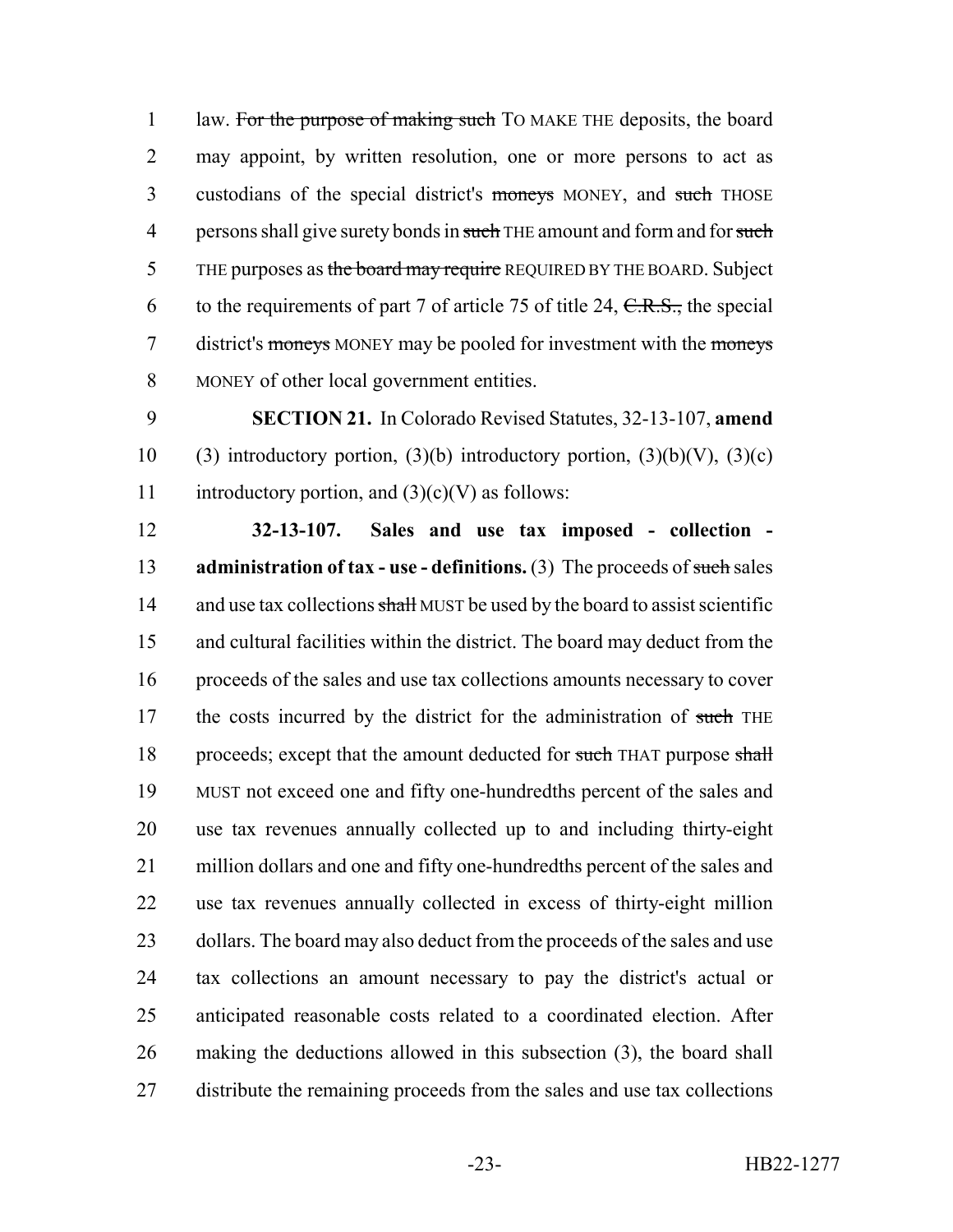1 to scientific and cultural facilities as follows:

2 (b) Upon voter approval of the levy and collection of the sales and 3 use tax specified in section 32-13-105  $\left(\frac{5}{a}\right)(\frac{1}{b})$  or (10)(a)(II), as 4 applicable, THE BOARD SHALL ANNUALLY DISTRIBUTE the sales and use 5 tax revenues levied and collected by the district shall be distributed 6 annually by the board for annual operating expenses as follows:

7 (V) THE BOARD SHALL PLACE any moneys MONEY not distributed 8 pursuant to the provisions of subparagraph  $(HI)$  of this paragraph  $(b)$  shall 9 be placed by the board SUBSECTION  $(3)(b)(III)$  OF THIS SECTION in an 10 interest-bearing account with a federally insured bank, CREDIT UNION, or 11 savings and loan association located in the state of Colorado. Such 12 moneys shall THE MONEY MUST remain in such THE account until the 13 board, in its discretion, determines to distribute such moneys THE MONEY 14 at the same time and in the same manner as other moneys are MONEY IS 15 annually distributed pursuant to the provisions of subparagraph (III) of 16 this paragraph  $(b)$  SUBSECTION  $(3)(b)(III)$  OF THIS SECTION.

17 (c) Upon voter approval of the levy and collection of the sales and 18 use tax specified in section 32-13-105  $\left(\frac{5}{a}\right)(\text{HII})$  or  $(10)(a)(\text{III})$ , as 19 applicable, THE BOARD SHALL ANNUALLY DISTRIBUTE the sales and use 20 tax revenues levied and collected by the district shall be distributed 21 annually by the board for annual operating expenses as follows:

22 (V) THE BOARD SHALL PLACE any moneys MONEY not distributed 23 pursuant to the provisions of subparagraph (III) of this paragraph  $(c)$  shall 24 be placed by the board SUBSECTION  $(3)(c)(III)$  OF THIS SECTION in an 25 interest-bearing account with a federally insured bank, CREDIT UNION, or 26 savings and loan association located in the state of Colorado. Such 27 moneys shall THE MONEY MUST remain in such THE account until the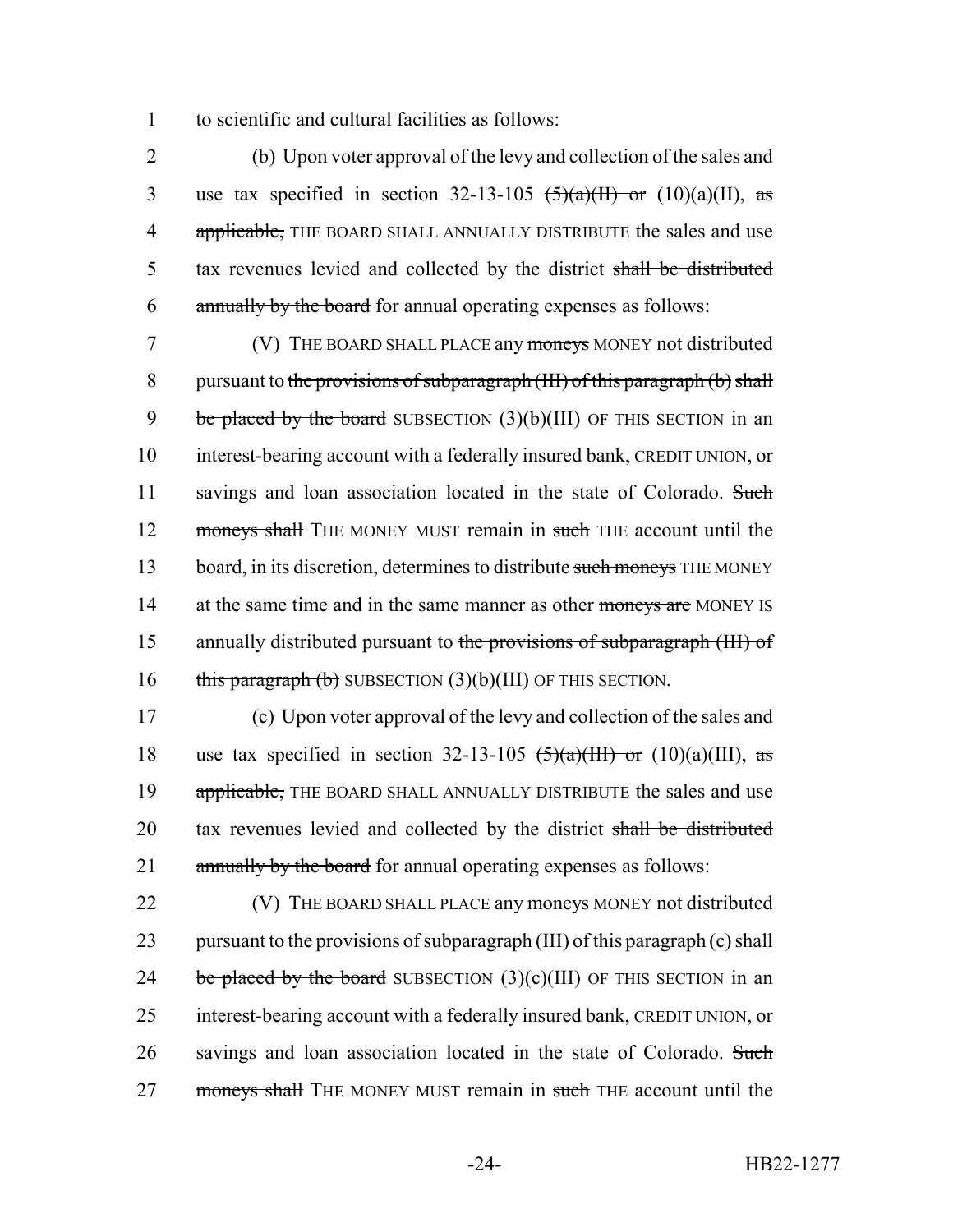1 board, in its discretion, determines to distribute such moneys THE MONEY 2 at the same time and in the same manner as other moneys are MONEY IS 3 annually distributed pursuant to the provisions of subparagraph (III) of 4 this paragraph (c) SUBSECTION  $(3)(c)(III)$  OF THIS SECTION.

5 **SECTION 22.** In Colorado Revised Statutes, 32-14-107, **amend** 6 (1) introductory portion and  $(1)(bb)$  as follows:

7 **32-14-107. Board of directors - powers and duties.** (1) In 8 addition to any other powers specifically granted to the board in this 9 article ARTICLE 14, the board shall have the following powers and duties: 10 (bb) To deposit any moneys MONEY of the district in any banking 11 institution, CREDIT UNION, or savings and loan association within the state 12 as authorized in section 24-75-603  $C.R.S.,$  and to appoint, for purposes 13 of making such deposits, one or more persons to act as custodians of the 14 moneys MONEY of the district, who may be required to give surety bonds 15 in such THE amounts and form and for such THE purposes as the board 16 may require REQUIRED BY THE BOARD.

17 **SECTION 23.** In Colorado Revised Statutes, 32-15-106, **amend** 18 (2) introductory portion and  $(2)(r)$  as follows:

19 **32-15-106. Board of directors - powers and duties.** (2) After 20 the board has completed the review and negotiations set forth in 21 paragraphs (a) to (e) of subsection  $(1)$  SUBSECTIONS  $(1)(a)$  TO  $(1)(e)$  of 22 this section and if the board has received notice from the secretary of state 23 stating that a valid petition has been filed and verified and has adopted a 24 resolution pursuant to paragraph  $(f)$  of subsection  $(f)$  SUBSECTION  $(1)(f)$ 25 of this section, in addition to any powers granted to the board in 26 subsection (1) of this section or in this article ARTICLE 15, the board shall 27 have HAS the following powers and duties: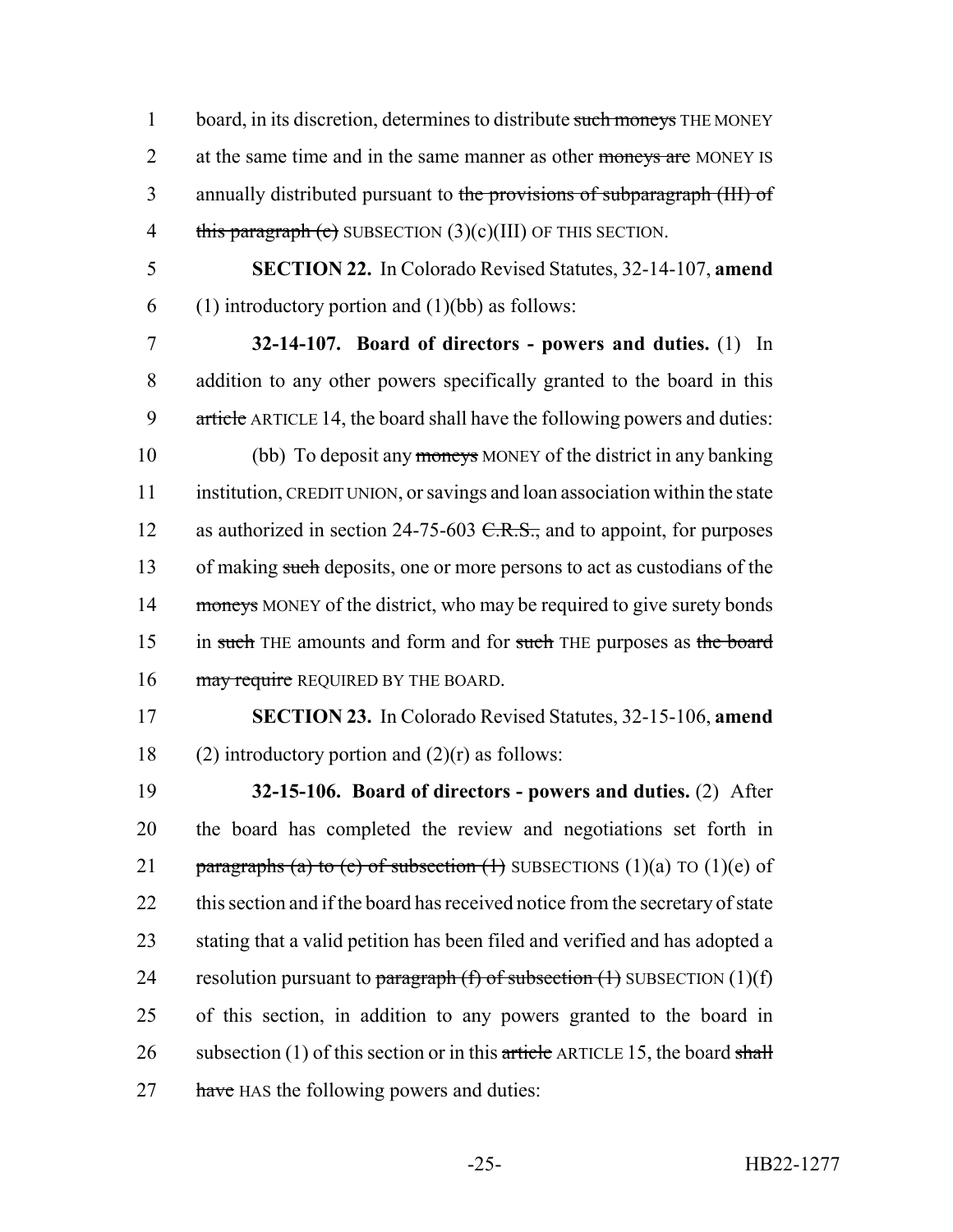1 (r) To deposit any moneys MONEY of the district in any banking 2 institution, CREDIT UNION, or savings and loan association within the state 3 as authorized in section 24-75-603 <del>C.R.S.,</del> and to appoint, for purposes 4 of making such THE deposits, one or more persons to act as custodians of 5 the moneys MONEY of the district, who may be required to give surety 6 bonds in such THE amounts and form and for such THE purposes as the 7 board may require REQUIRED BY THE BOARD.

8 **SECTION 24.** In Colorado Revised Statutes, 38-37-113, **amend** 9 (1) as follows:

10 **38-37-113. Checking or share account - custodial funds.** (1) In 11 the performance of his or her THE PUBLIC TRUSTEE's duties under this 12 article ARTICLE 37 and article 38 of this title TITLE 38, the public trustee 13 of each county shall have HAS the authority to establish and manage one 14 or more of the following accounts: An automated clearing house account, 15 A checking account, A SHARE ACCOUNT, AN escrow account, A custodial 16 account, A similar banking services, or A similar overnight depository 17 account with a bank, CREDIT UNION, or savings and loan association that 18 is an eligible public depository under the "Public Deposit Protection Act", 19 article 10.5 of title 11, C.R.S., or the "CREDIT UNION AND Savings and 20 Loan Association Public Deposit Protection Act", article 47 of title 11. 21 C.R.S. A public trustee may also participate in local government 22 investment pool trust funds as described in part 7 of article 75 of title 24 23 C.R.S., and invest public funds in eligible money market mutual funds 24 described in part 6 of article 75 of title 24. C.R.S.

25 **SECTION 25. Act subject to petition - effective date.** This act 26 takes effect at 12:01 a.m. on the day following the expiration of the 27 ninety-day period after final adjournment of the general assembly; except